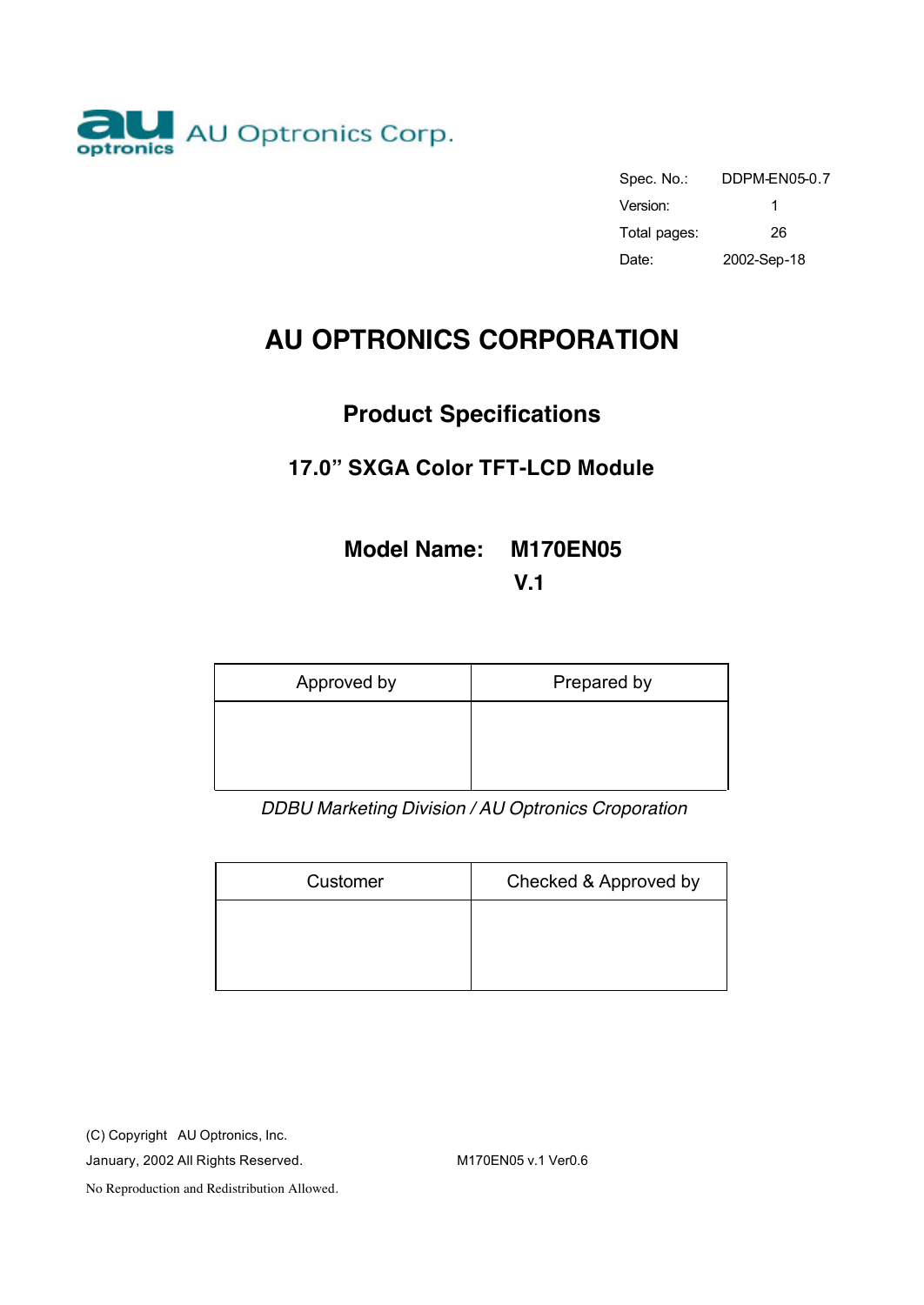

 **Product Specifications**

 **17.0" SXGA Color TFT-LCD Module Model Name: M170EN05 V.1**

**(**? **) Preliminary Specifications (…) Final Specifications**

**Note: This Specification is subject to change without notice.**

(C) Copyright AU Optronics, Inc. January, 2002 All Rights Reserved. M170EN05 v.1 Ver0.7 No Reproduction and Redistribution Allowed.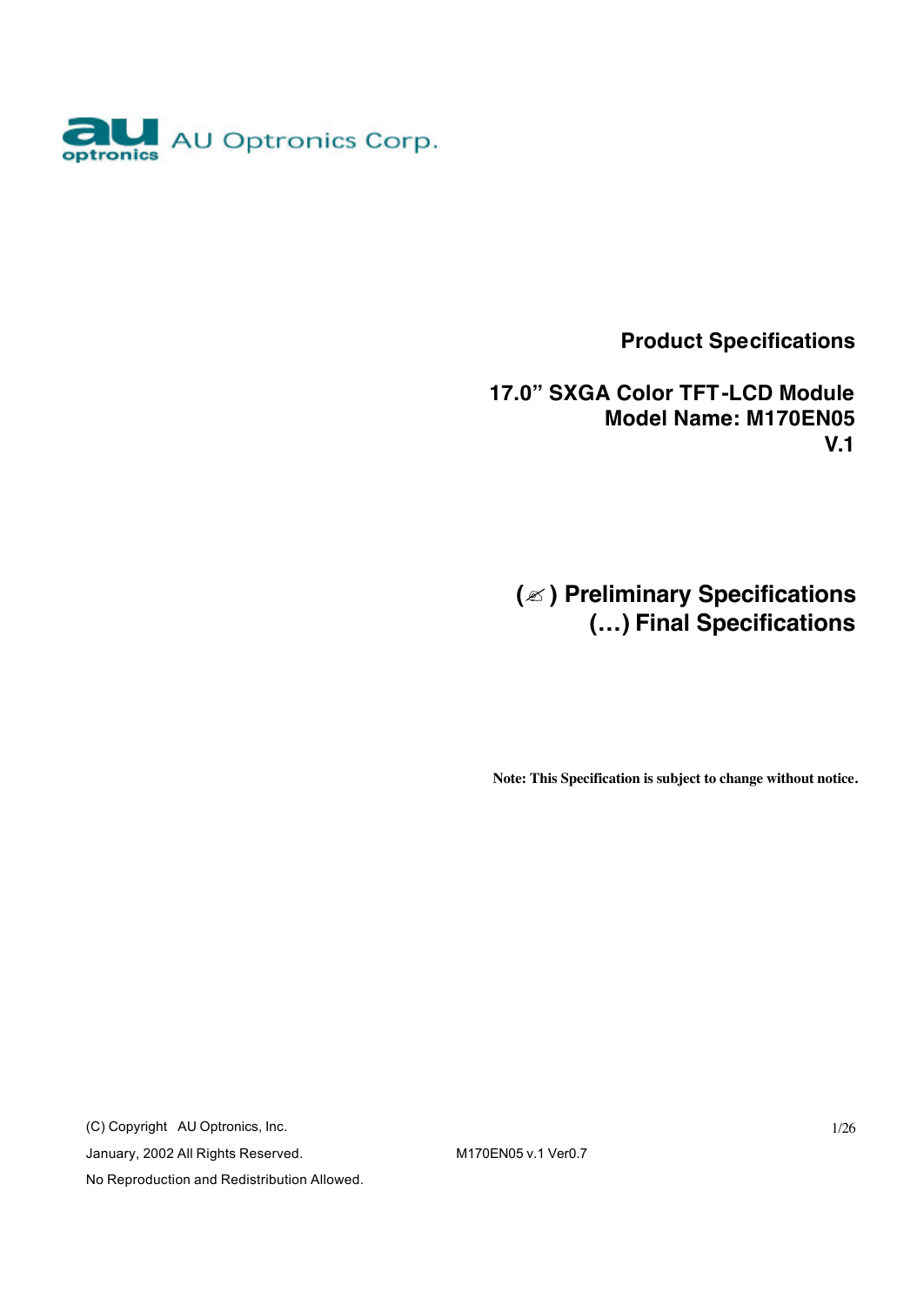

#### **i Contents**

**ii Record of Revision**

#### **1.0 Handling Precautions**

#### **2.0 General Description**

- 2.1 Display Characteristics
- 2.2 Functional Block Diagram
- 2.3 Optical Characteristics
- 2.4 Pixel format image

#### **3.0 Electrical characteristics**

- 3.1 Absolute Maximum Ratings
- 3.2 Connectors
- 3.3 Signal Pin
- 3.4 Signal Description
- 3.5 Signal Electrical Characteristics
- 3.6 Interface Timing
	- 3.6.1 Timing Characteristics
	- 3.6.2 Timing Definition
- 3.7 Power Consumption
- 3.8 Power ON/OFF Sequence

#### **4.0 Backlight Characteristics**

4.1 Signal for Lamp connector

4.2 Parameter guide line for CCFL Inverter

#### **5.0 Vibration, shock and drop**

- 5.1 Vibration and shock
- 5.2 Drop test

#### **6.0 Environment**

- 6.1 Temperature and humidity
	- 6.1.1 Operating conditions
	- 6.1.2 Shipping conditions
- 6.2 Atmospheric pressure
- 6.3 Thermal shock

#### **7.0 Reliability**

- 7.1 Failure criteria
- 7.2 Failure rate
	- 7.2.1 Usage
	- 7.2.2 Components de-rating
- 7.3 CCFL life
- 7.4 ON/OFF cycle

(C) Copyright AU Optronics, Inc.

January, 2002 All Rights Reserved. M170EN05 v.1 Ver0.7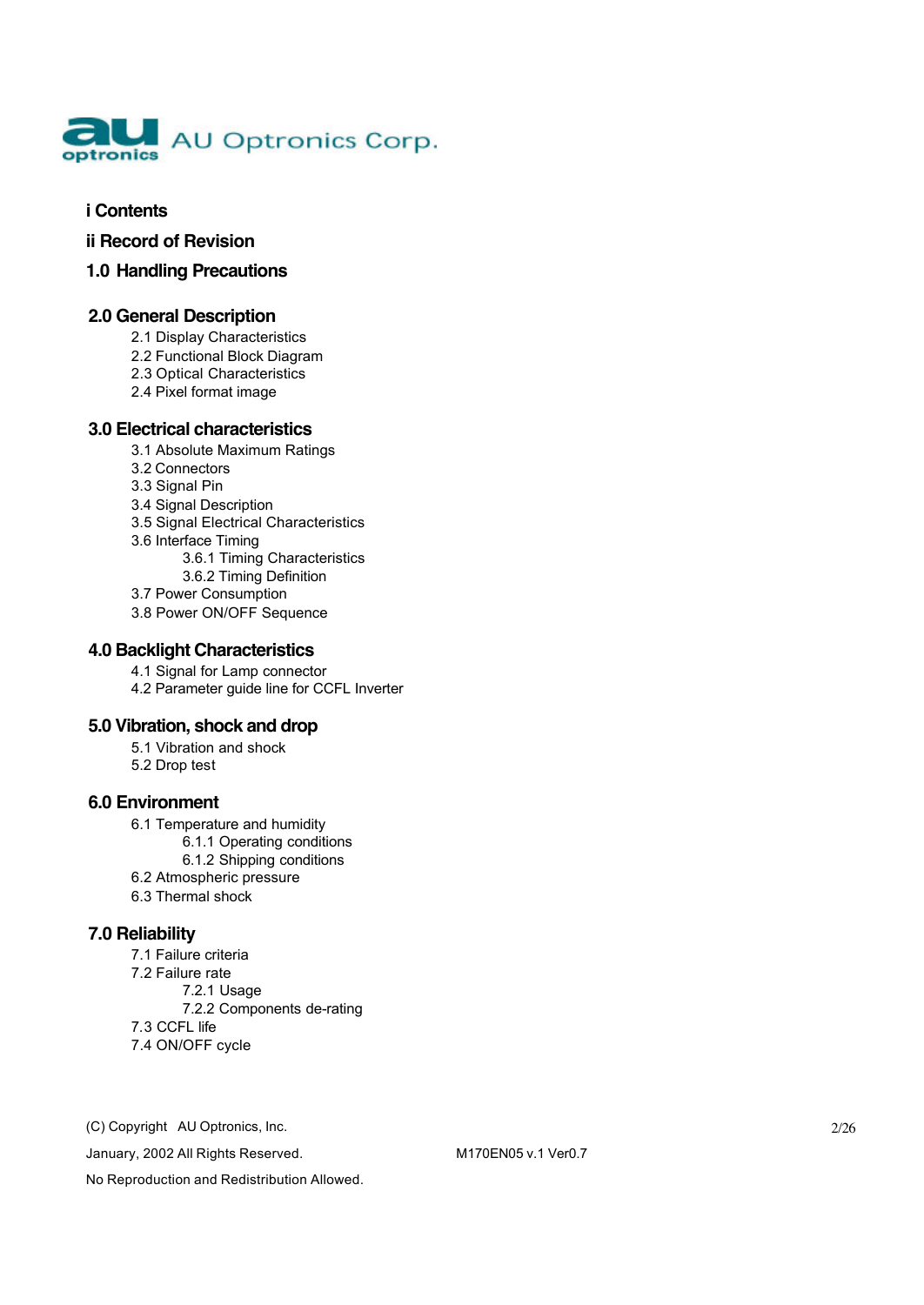

#### **8.0 Safety**

- 8.1 Sharp edge requirement 8.2 Material 8.2.1 Toxicity 8.2.2 Flammability
- 8.3 Capacitors
- 8.4 Hazardous voltage

#### **9.0 Other requirements**

- 9.1 Smoke free design
- 9.2 National test lab requirement

#### **10.0 Mechanical Characteristics**

(C) Copyright AU Optronics, Inc. January, 2002 All Rights Reserved. M170EN05 v.1 Ver0.7 No Reproduction and Redistribution Allowed.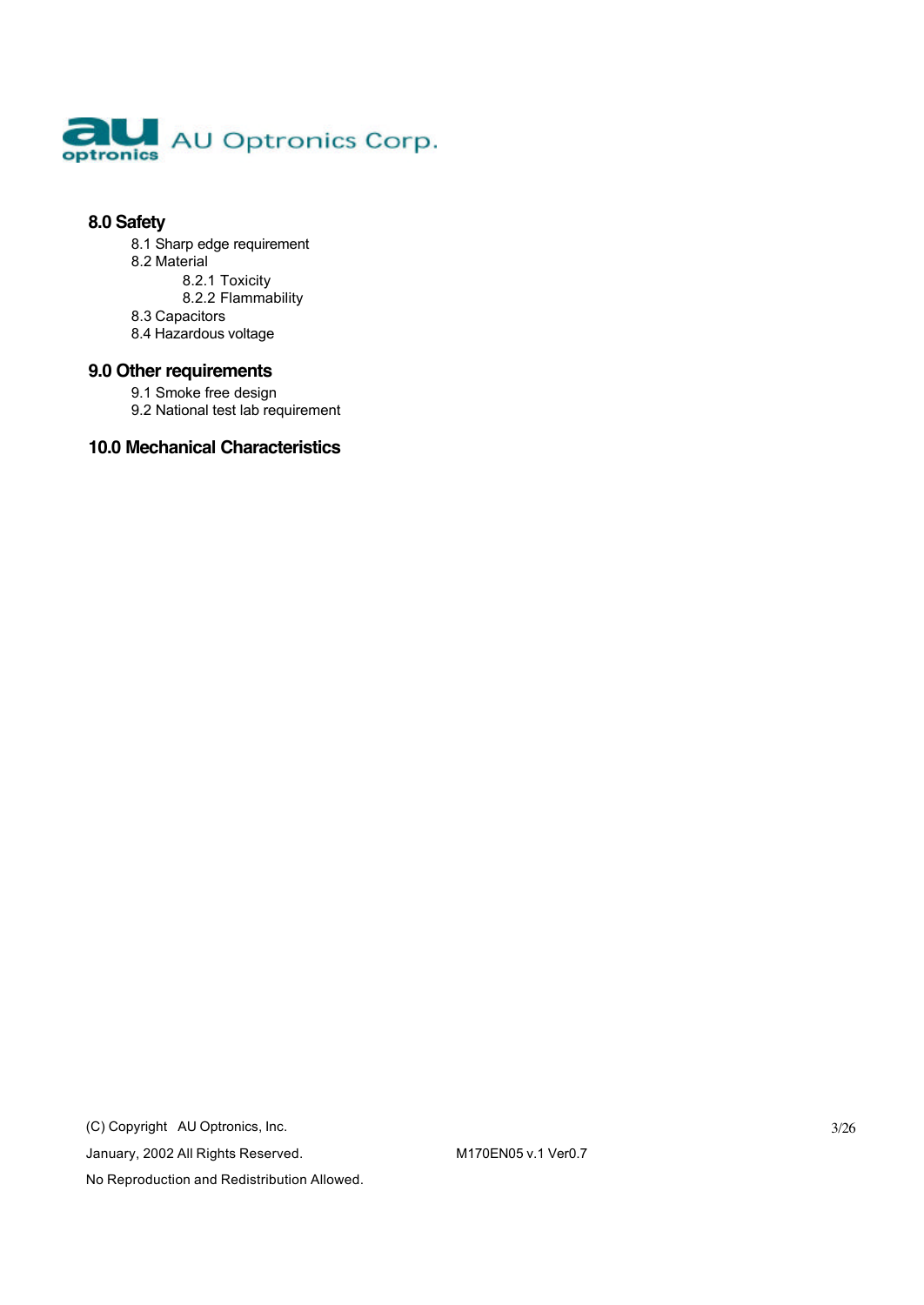

# **ii Record of Revision**

| Version and Date | Page  | Old description                                                    | New Description                                                  | Remark |
|------------------|-------|--------------------------------------------------------------------|------------------------------------------------------------------|--------|
| 0.1 2002/01/07   | All   | <b>First Edition for Customer</b>                                  | All                                                              |        |
| 0.2. 2002/01/30  | 6     | Uniformity(5-pts):<br>85%(typ); 80%(min)                           | $\overline{Uniformity(9-pts)}$ :<br>80%(typ); 75%(min)           | Change |
|                  | 8     | n.a.                                                               | TCO99 luminance uniformity <1.7                                  | Add    |
|                  | 24    | ME drawing                                                         | ME drawing                                                       | Update |
| 0.3 2002/03/22   | 5     | <b>Color Chromaticity</b>                                          | <b>Color Chromaticity</b>                                        | Add    |
| 0.4.2002/04/08   | 17    | Power ON/OFF Sequence                                              | Power ON/OFF Sequence                                            | Update |
|                  | 24    | ME drawing                                                         | ME drawing (hook position)                                       | Update |
|                  | 24    | ME drawing                                                         | ME drawing (screw hole depth)                                    | Update |
| 0.5. 2002/05/03  | 6     | Viewing angle                                                      | 70/70/70/70 (CR=10)<br>80/80/80/80 (CR=5)                        | Update |
|                  | 5     | Brightness: 280nits(center)                                        | Brightness: 260nits(center)                                      | Update |
|                  | 5     | Raising Time: 11.5(typ) /18(max)<br>Falling Time: 4.5(typ) /7(max) | Raising Time: 12(typ) /20(max)<br>Falling Time: 4(typ) /5(max)   | Update |
|                  | 12    | V front porch: 1(min); 1(typ)                                      | V front porch: 2(min); 2(typ)                                    | Update |
|                  | 5     | Green x: 0.28; Green y: 0.62                                       | Green x: 0.29; Green y: 0.61                                     | Update |
| 0.6. 2002/7/20   | 24    | Old label                                                          | New label                                                        | Update |
|                  | 25,26 | ME drawing                                                         | ME drawing(Bezel modify)                                         | Update |
|                  | 6     | Weight: 1900g                                                      | Weight: 2000g                                                    | Update |
|                  | 17    | V front porch: 2(min); 2(typ)                                      | V front porch: 1(min); 1(typ)                                    | Update |
|                  | 20    | n.a.                                                               | <b>CCFL Inrush current</b>                                       | Add    |
|                  | 8     | Contrast: 400(typ)                                                 | Contrast: 450(typ)                                               | Update |
|                  | 8     | Raising Time: 12(typ) / 20(max)<br>Falling Time: 4(typ) / 5(max)   | Raising Time: 4(typ) / 5(max)<br>Falling Time: 12(typ) / 20(max) | Update |
| 0.7 2002/9/18    | 6     | Power consumption: 25W                                             | Power consumption: 25W (typ)                                     | Add    |
|                  | 8     | n.a.                                                               | Test equipment setup                                             | Add    |
|                  | 21    | n.a                                                                | Lamp soldering method                                            | Add    |

(C) Copyright AU Optronics, Inc.

January, 2002 All Rights Reserved. M170EN05 v.1 Ver0.7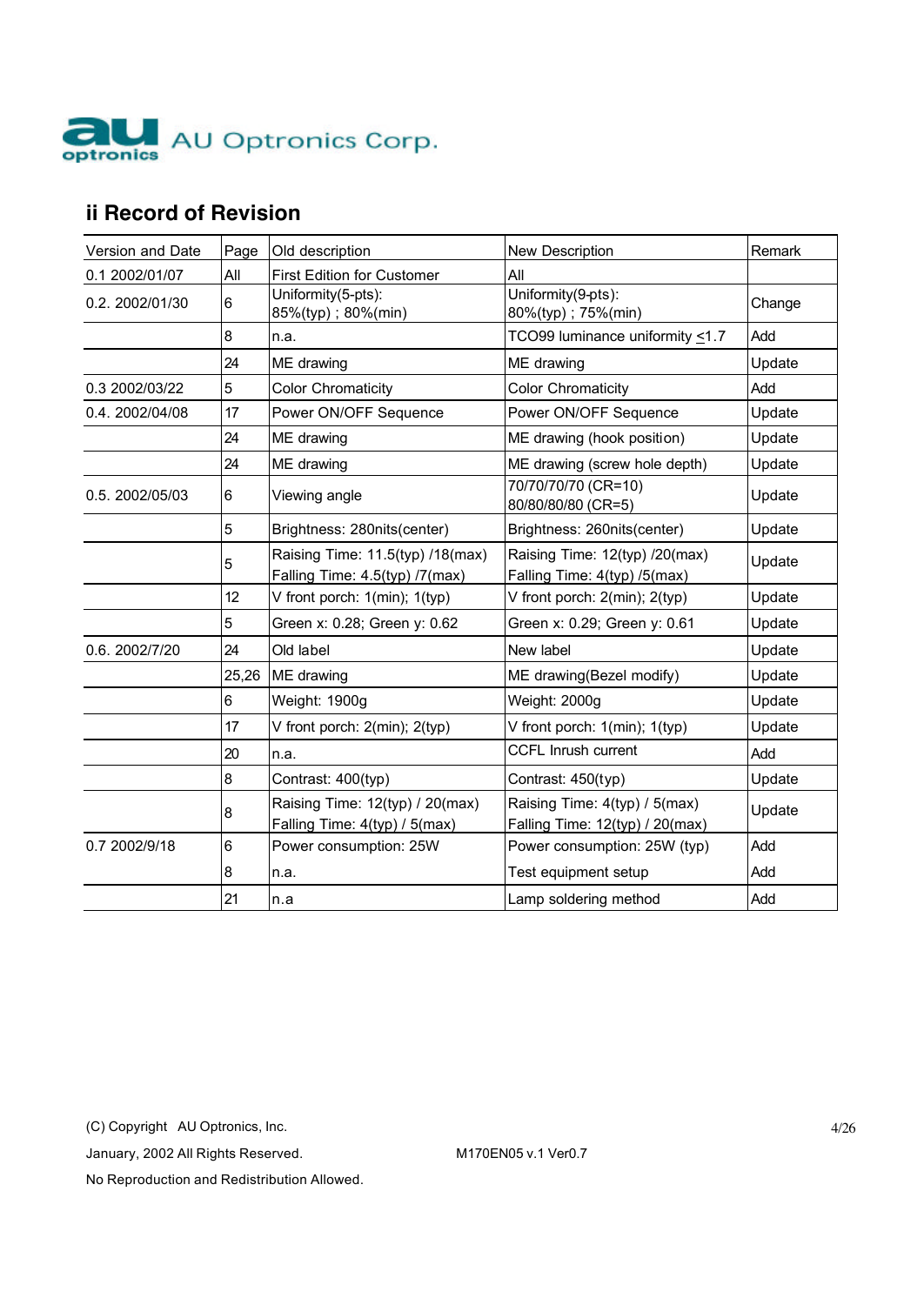

# **1.0 Handling Precautions**

- 1) Since front polarizer is easily damaged, pay attention not to scratch it.
- 2) Be sure to turn off power supply when inserting or disconnecting from input connector.
- 3) Wipe off water drop immediately. Long contact with water may cause discoloration or spots.
- 4) When the panel surface is soiled, wipe it with absorbent cotton or other soft cloth.
- 5) Since the panel is made of glass, it may break or crack if dropped or bumped on hard surface.
- 6) Since CMOS LSI is used in this module, take care of static electricity and insure human earth when handling.
- 7) Do not open nor modify the Module Assembly.
- 8) Do not press the reflector sheet at the back of the module to any directions.
- 9) At the insertion or removal of the Signal Interface Connector, be sure not to rotate nor tilt the Interface Connector of the TFT-LCD module.
- 10) After installation of the TFT-LCD module into an enclosure (LCD monitor housing, for example), do not twist nor bend the TFT -LCD module even momentary. At designing the enclosure, it should be taken into consideration that no bending/twisting forces are applied to the TFT -LCD module from outside. Otherwise the TFT -LCD module may be damaged.

(C) Copyright AU Optronics, Inc.

January, 2002 All Rights Reserved. M170EN05 v.1 Ver0.7

No Reproduction and Redistribution Allowed.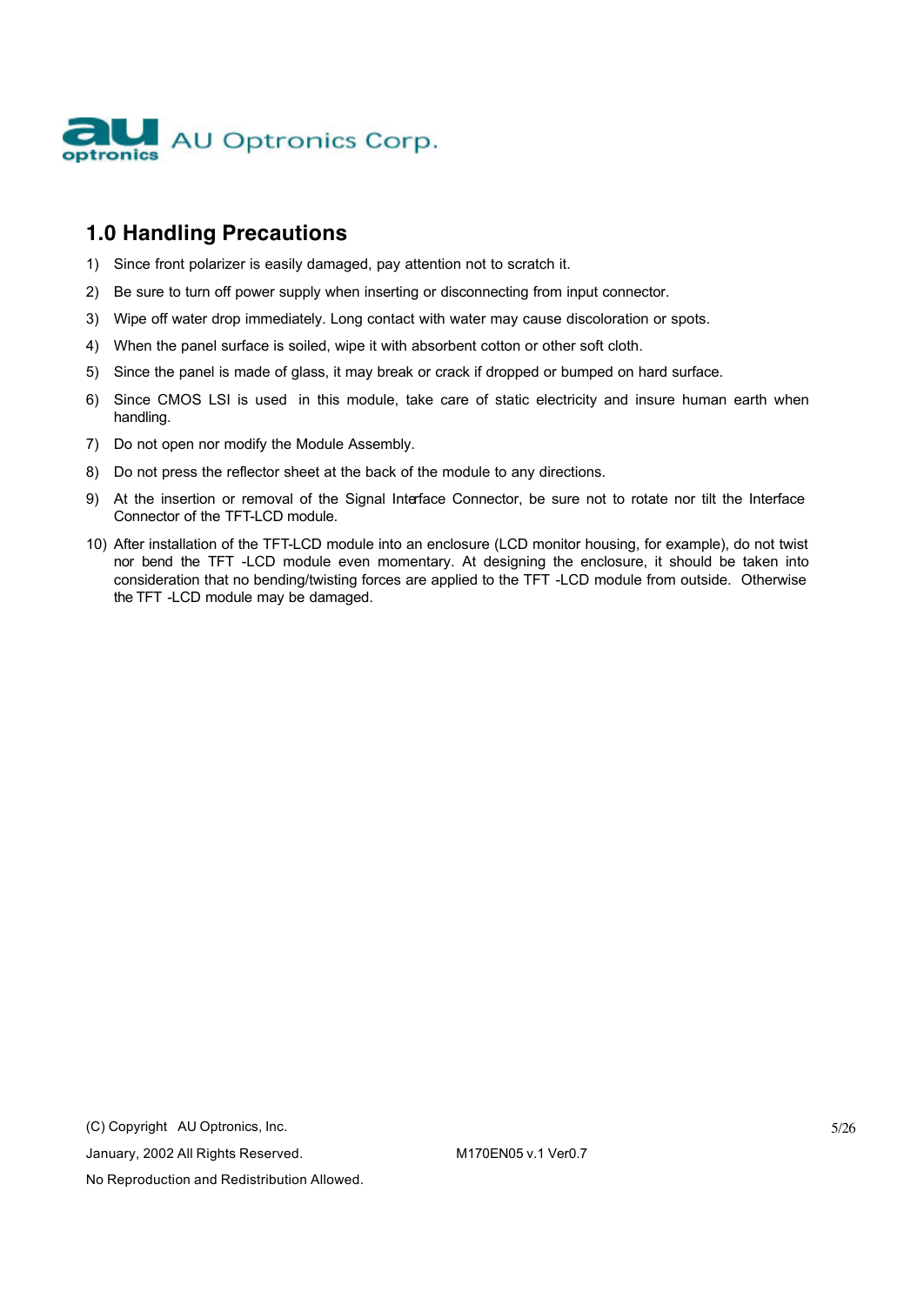

# **General Description**

This specification applies to the 17.0 inch Color TFT-LCD Module M170EN05. The display supports the SXGA (1280(H) x 1024(V)) screen format and 262k colors (RGB 6-bits data). All input signals are 2 Channel LVDS interface compatible.

This module does not contain an inverter card for backlight.

### **2.1 Display Characteristics**

The following items are characteristics summary on the table under 25 ℃ condition:

| <b>ITEMS</b>                 | Unit                      | <b>SPECIFICATIONS</b>                |
|------------------------------|---------------------------|--------------------------------------|
| Screen Diagonal              | [mm]                      | 432(17.0")                           |
| <b>Active Area</b>           | [mm]                      | 337.920 (H) x 270.336(V)             |
| Pixels H x V                 |                           | 1280(x3) x 1024                      |
| <b>Pixel Pitch</b>           | [mm]                      | 0.264 (per one triad) $\times$ 0.264 |
| Pixel Arrangement            |                           | R.G.B. Vertical Stripe               |
| Display Mode                 |                           | Normally White                       |
| White Luminance              | [ $cd/m2$ ]               | 260 (center) @ 7mA                   |
| Contrast Ratio               |                           | 450: 1 (Typ)                         |
| <b>Optical Response Time</b> | [msec]                    | 16 (Typ)                             |
| <b>Color Saturation</b>      |                           | 72% NTSC                             |
| Nominal Input Voltage VDD    | [Volt]                    | $+5.0 V$                             |
| Power Consumption            | [Watt]                    | $25W$ (typ)                          |
| (VDD line + CCFL line)       |                           | (w/o Inverter, All black pattern)    |
| Weight                       | [Grams]                   | 2000 (Typ)                           |
| <b>Physical Size</b>         | [mm]                      | 358.5(W) x 296.5(H) x 19.0(D)        |
| <b>Electrical Interface</b>  |                           | Even/Odd R/G/B data, 3 sync signal,  |
|                              |                           | Clock                                |
| <b>Support Color</b>         |                           | 262k colors (RGB 6-bit data)         |
| Temperature Range            |                           |                                      |
| Operating                    | $\lceil{^{\circ}C}\rceil$ | 0 to $+50$                           |
| Storage (Shipping)           | [°C]                      | $-20$ to $+60$                       |

(C) Copyright AU Optronics, Inc.

January, 2002 All Rights Reserved. M170EN05 v.1 Ver0.7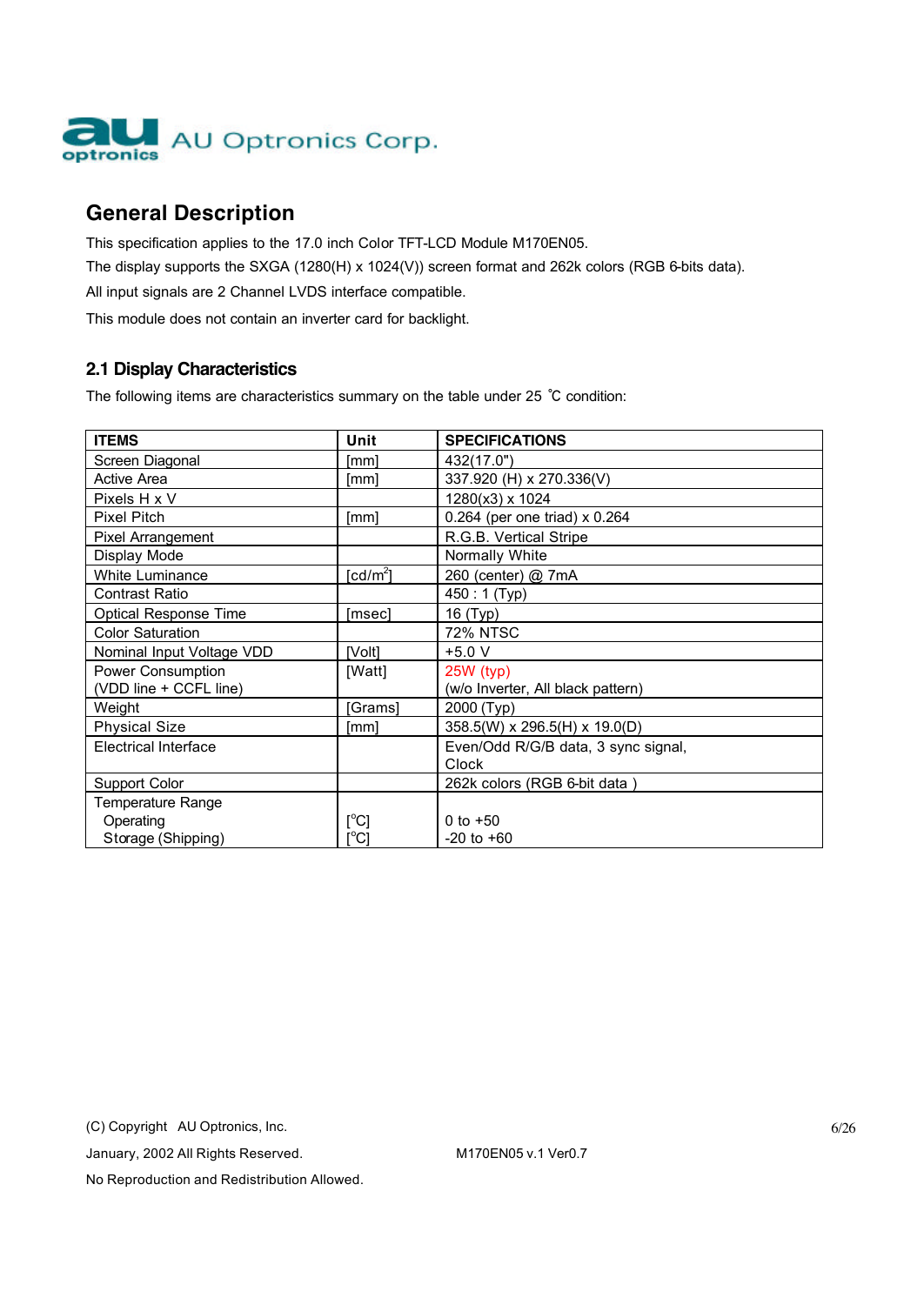

### **2.2 Functional Block Diagram**

The following diagram shows the functional block of the 17.0 inches Color TFT-LCD Module:



**JAE FI-X30S-HF JST BHR-04VS-1** 

(C) Copyright AU Optronics, Inc.

January, 2002 All Rights Reserved. M170EN05 v.1 Ver0.7

No Reproduction and Redistribution Allowed.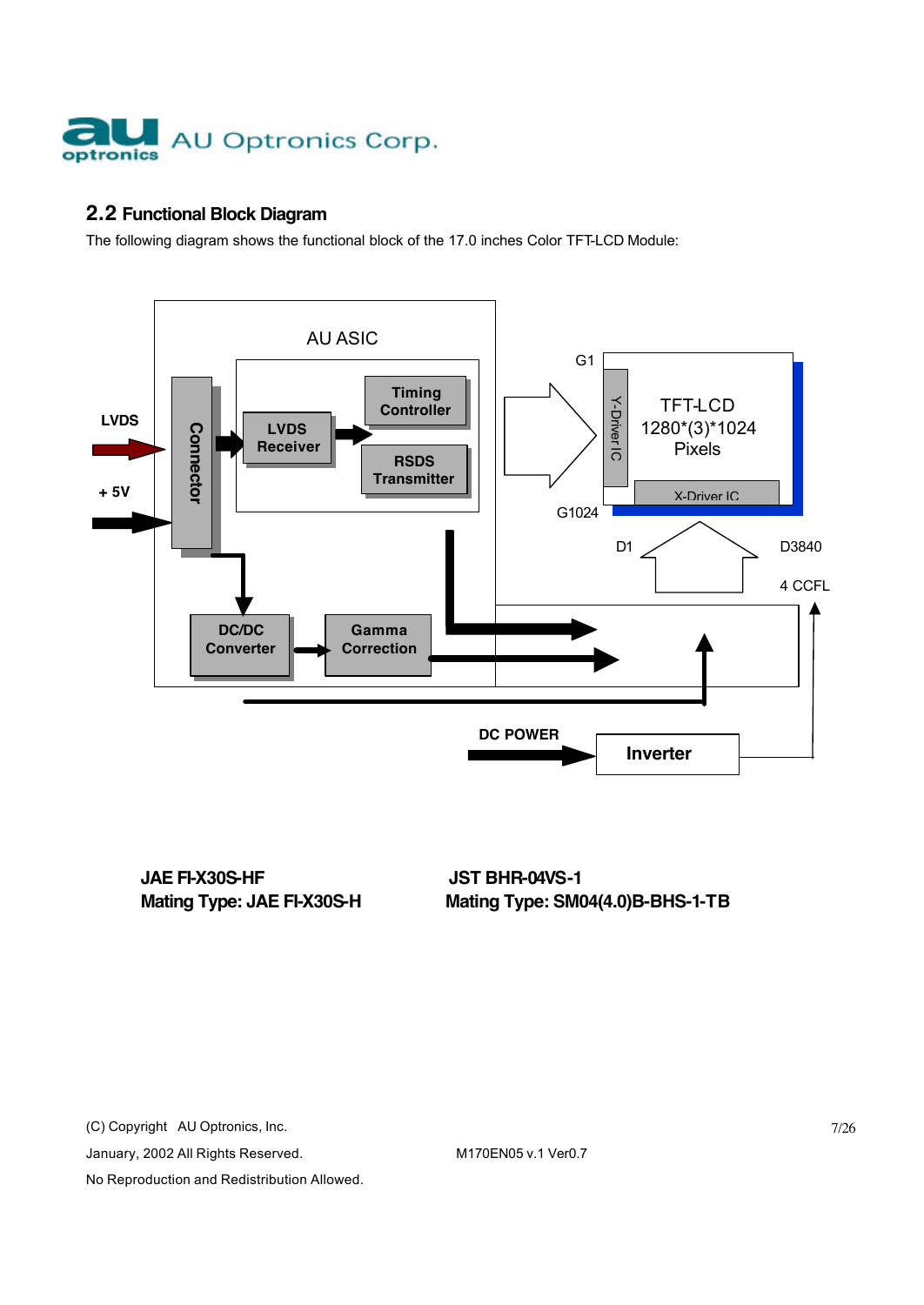

### **2.3 Optical Characteristics**

The optical characteristics are measured under stable conditions at 25℃ (Room Temperature) :

| Item                                          | Unit                 | <b>Conditions</b>                                               | Min.                     | Тур.          | Max.                     |
|-----------------------------------------------|----------------------|-----------------------------------------------------------------|--------------------------|---------------|--------------------------|
|                                               |                      | Horizontal (Right)<br>$CR = 10$<br>(Left)                       | 60<br>60                 | 70<br>70      |                          |
|                                               |                      | Vertical<br>(Up)<br>$CR = 10$ (Down)                            | 60<br>60                 | 70<br>70      |                          |
| <b>Viewing Angle</b>                          | [degree]             | Horizontal (Right)<br>$CR = 5$<br>(Left)                        | 70<br>70                 | 80<br>80      |                          |
|                                               |                      | Vertical<br>(Up)<br>$CR = 5$<br>(Down)                          | 70<br>70                 | 80<br>80      |                          |
| Contrast ratio                                |                      | Normal Direction                                                | 250                      | 450           |                          |
| Response Time (Note 1)                        | [msec]               | <b>Raising Time</b><br><b>Falling Time</b><br>Raising + Falling | $\overline{\phantom{a}}$ | 4<br>12<br>16 | 5<br>20<br>25            |
|                                               |                      | Red x<br>Red y                                                  | 0.61<br>0.31             | 0.64<br>0.34  | 0.67<br>0.37             |
| Color / Chromaticity<br>Coordinates (CIE)     |                      | Green x<br>Green y                                              | 0.26<br>0.58             | 0.29<br>0.61  | 0.32<br>0.64             |
|                                               |                      | Blue x<br>Blue y                                                | 0.11<br>0.04             | 0.14<br>0.07  | 0.17<br>0.10             |
| Color Coordinates (CIE) White                 |                      | White x<br>White y                                              | 0.28<br>0.30             | 0.31<br>0.33  | 0.34<br>0.36             |
| White Luminance @ CCFL 7.0mA<br>(center)      | [cd/m <sup>2</sup> ] |                                                                 | 200                      | 260           |                          |
| Luminance Uniformity (Note 2)                 | [%]                  |                                                                 | 75                       | 80            | $\overline{\phantom{0}}$ |
| TCO99 1.5.2B luminance uniformity<br>(Note 3) |                      |                                                                 |                          |               | 1.7                      |
| Crosstalk (in 75Hz) (Note 4)                  | [%]                  |                                                                 |                          |               | 1.5                      |

Equipment Pattern Generator, Power Supply, Digital Voltmeter, Luminance meter (PR 880, BM-5A) Aperture 1° with 100cm VD or 2° with 50cm viewing distance Test Point Center (ISO point 22)



(C) Copyright AU Optronics, Inc.

January, 2002 All Rights Reserved. M170EN05 v.1 Ver0.7

Environment < 1 lux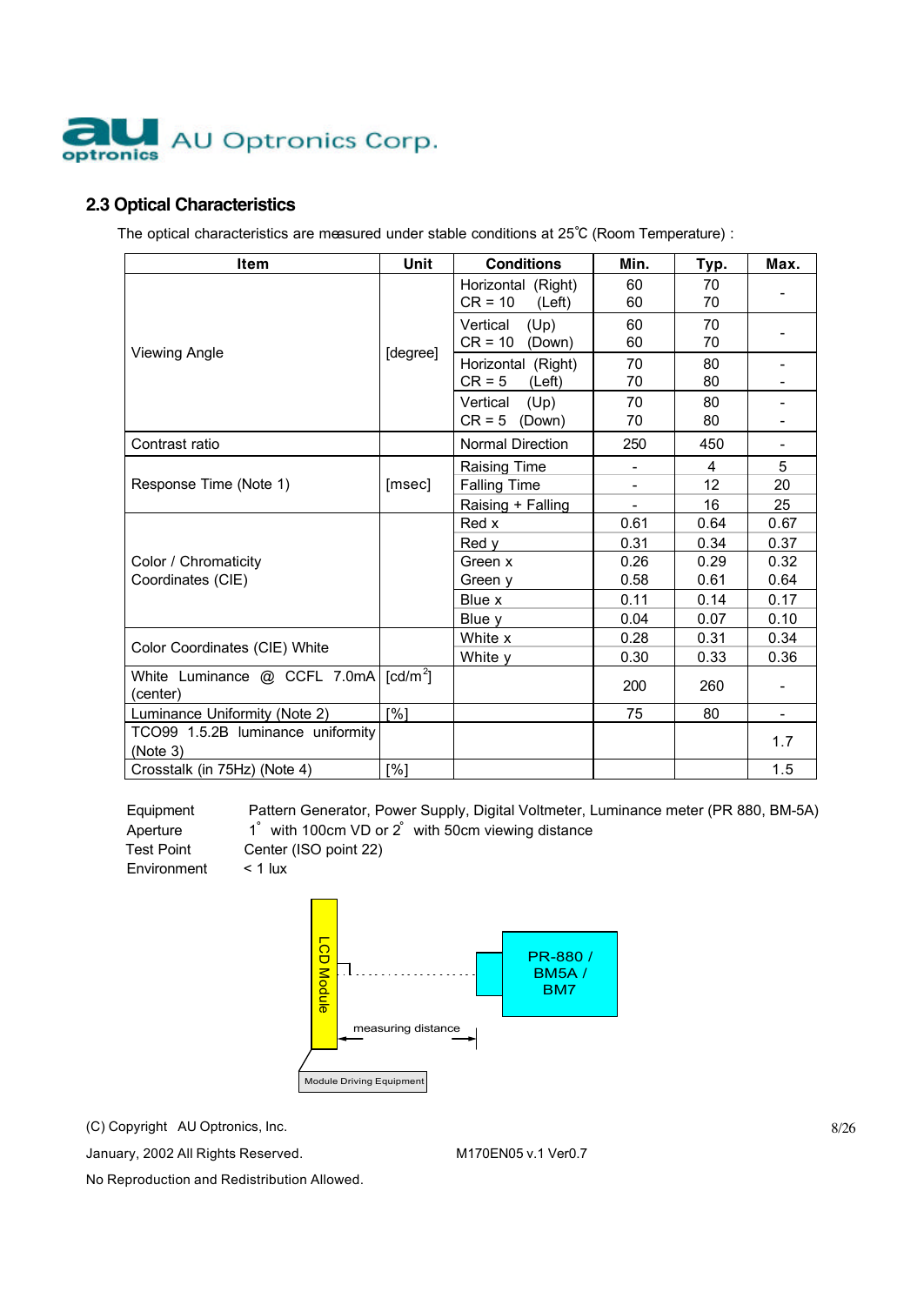

#### Note 1: Definition of Response time:

The output signals of photodetector are measured when the input signals are changed from " Black" to " White" (falling time), and from " White" to " Black" (rising time), respectively. The response time is interval between the 10% and 90% of amplitudes.



Note 2: Brightness uniformity of these 9 points is defined as below:



Note 3: TCO ' 99 Certification Requirements and test methods for environmental labeling of Display Report No. 2 defines Luminance uniformity as below:

((Lmax,+30deg. / Lmin,+30deg.) + (Lmax,-30deg. / Lmin,-30deg.)) / 2

This panel is compatible with TCO99 approbation in luminance uniformity  $\leq$ 1.7, luminance contrast >0.5

(C) Copyright AU Optronics, Inc.

January, 2002 All Rights Reserved. M170EN05 v.1 Ver0.7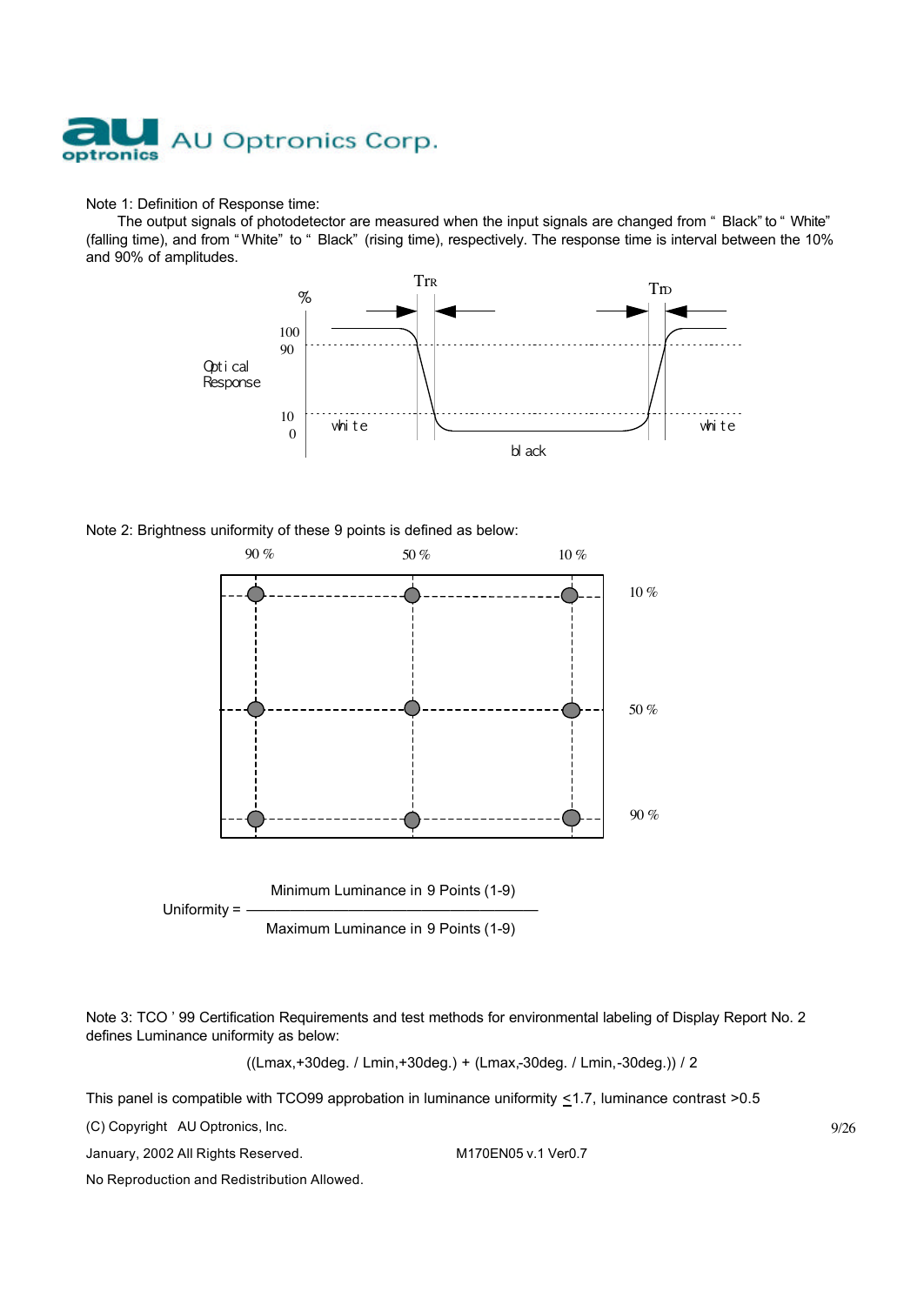

Note 4:



Unit: percentage of dimension of display area

I LA-LA' I / LA x 100%= 1.5% max., LA and LB are brightness at location A and B  $l L_{B}L_{B'}$  l /  $L_{B}$  x 100%= 1.5% max.,  $L_{A'}$  and  $L_{B'}$  are brightness at location A' and B'

#### **2.4: Pixel format image**

Following figure shows the relationship of the input signals and LCD pixel format.



(C) Copyright AU Optronics, Inc.

January, 2002 All Rights Reserved. M170EN05 v.1 Ver0.7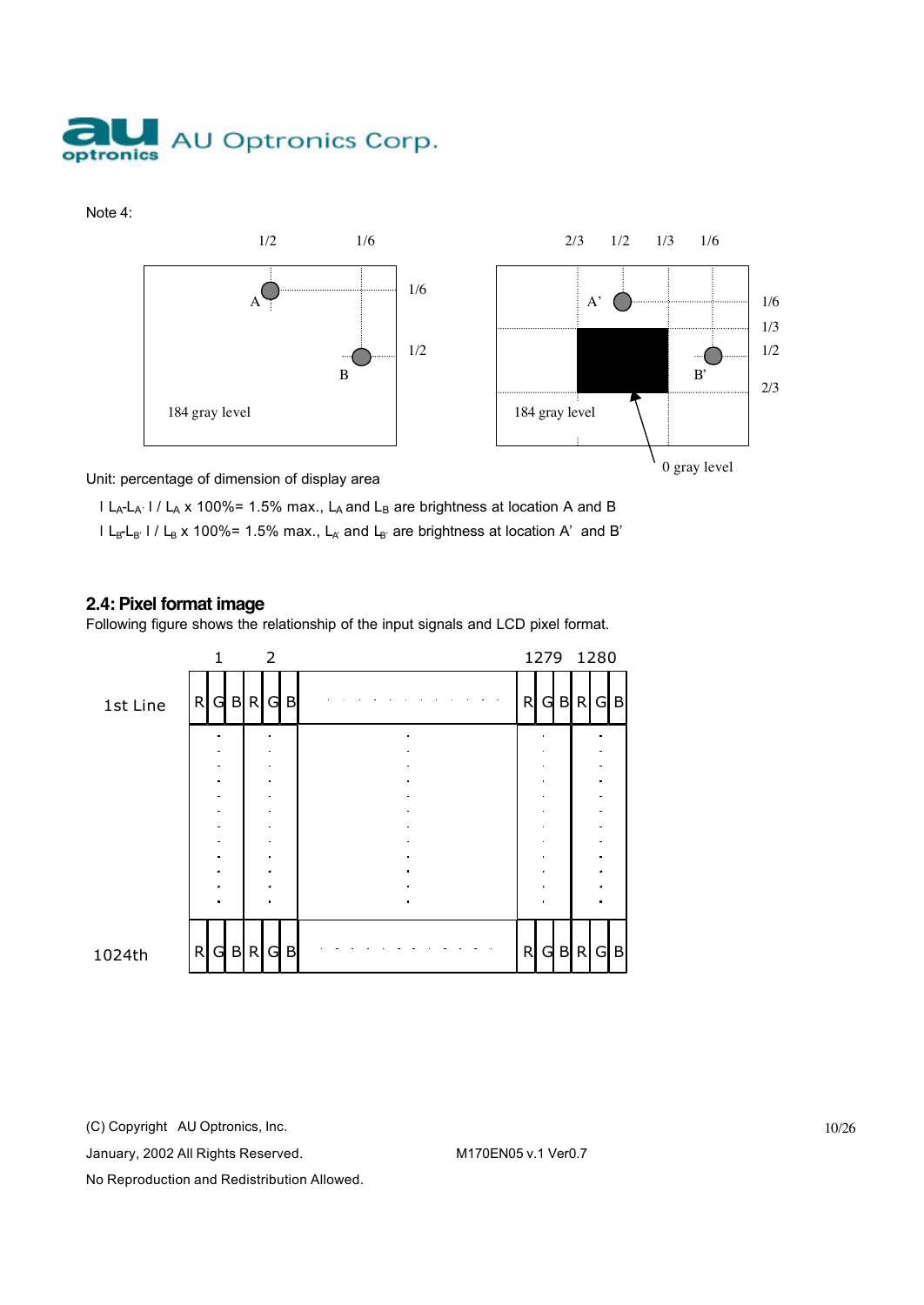

# **3.0 Electrical characteristics**

### **3.1 Absolute Maximum Ratings**

Absolute maximum ratings of the module is as following:

| Item                         | Symbol         | Min      | Max    | Unit     | <b>Conditions</b> |
|------------------------------|----------------|----------|--------|----------|-------------------|
| Logic/LCD Drive Voltage      | <b>VIN</b>     | $-0.3$   | $+5.5$ | [Volt]   |                   |
| Select LVDS data order       | <b>SELLVDS</b> | NC.      | NC.    | [Volt]   |                   |
| CCFL Inrush current          | <b>ICFLL</b>   |          | 38     | [mA]     |                   |
| <b>CCFL Current</b>          | <b>ICFL</b>    |          | 7.6    | [mA] rms |                   |
| <b>Operating Temperature</b> | <b>TOP</b>     | $\Omega$ | $+50$  | [°C]     | Note 1            |
| <b>Operating Humidity</b>    | <b>HOP</b>     | 8        | 95     | [%RH]    | Note 1            |
| Storage Temperature          | <b>TST</b>     | $-20$    | $+60$  | [°C]     | Note 1            |
| Storage Humidity             | <b>HST</b>     | 8        | 95     | [%RH]    | Note 1            |

**Note 1 : Maximum Wet-Bulb should be 39**℃ **and No condensation.**



### **Relative Humidity %**

(C) Copyright AU Optronics, Inc.

January, 2002 All Rights Reserved. M170EN05 v.1 Ver0.7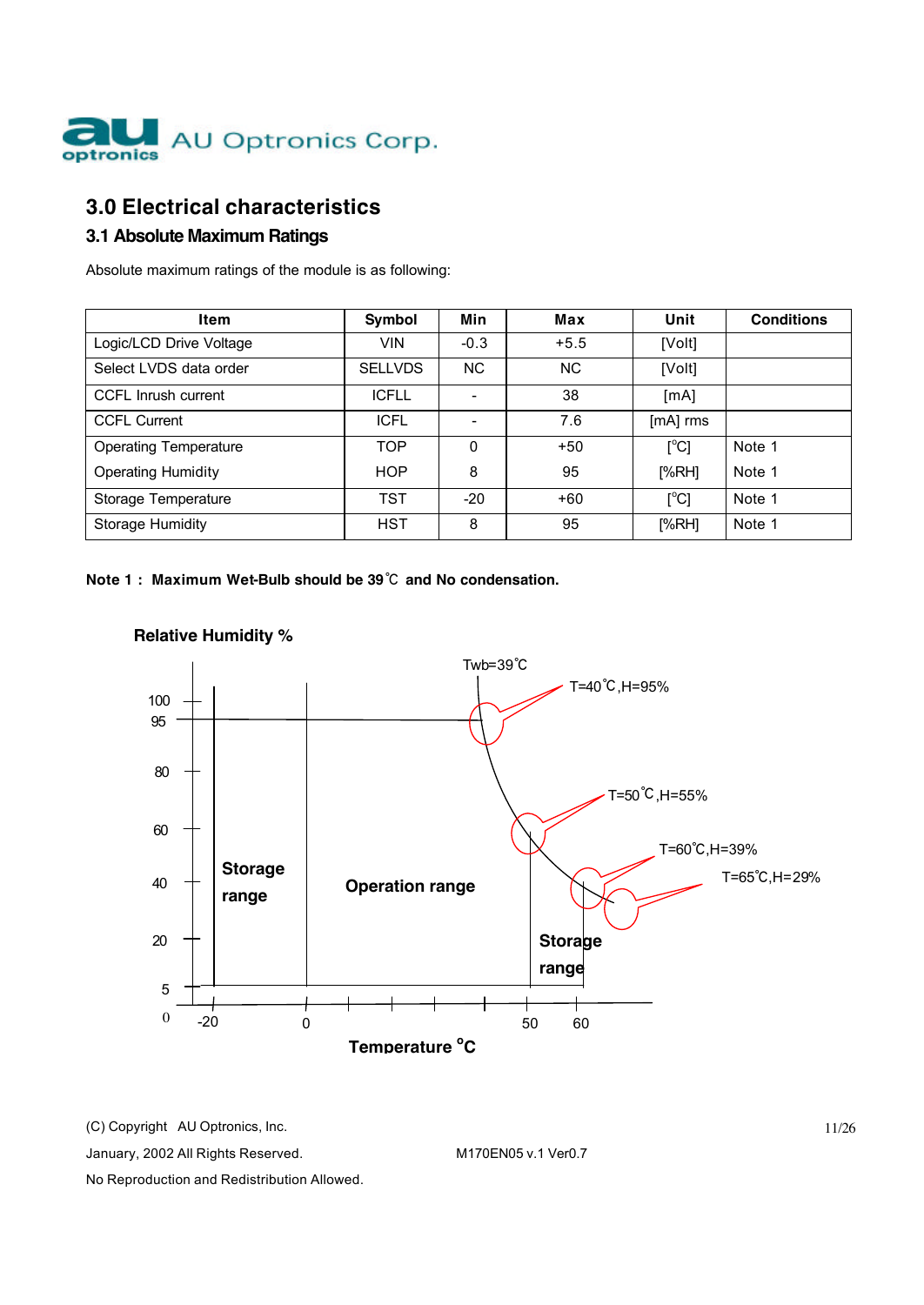

#### **3.2 Connectors**

Physical interface is described as for the connector on module.

These connectors are capable of accommodating the following signals and will be following components.

| <b>Connector Name / Designation</b> | Interface Connector / Interface card |
|-------------------------------------|--------------------------------------|
| <b>Manufacturer</b>                 | JAE or compatible                    |
| Type Part Number                    | <b>FI-X30S-HF</b>                    |
| <b>Mating Housing Part Number</b>   | <b>FI-X30S-H</b>                     |

| <b>Connector Name / Designation</b> | Lamp Connector / Backlight lamp |
|-------------------------------------|---------------------------------|
| <b>Manufacturer</b>                 | JST                             |
| <b>Type Part Number</b>             | <b>BHR-04VS-1</b>               |
| <b>Mating Type Part Number</b>      | SM04(4.0)B-BHS-1-TB             |

#### **3.3 Signal Pin**

| Pin# | <b>Signal Name</b> | Pin#            | <b>Signal Name</b> |
|------|--------------------|-----------------|--------------------|
| 1    | RxO0-              | 2               | $RxO0+$            |
| 3    | RxO1-              | 4               | <b>RxO1+</b>       |
| 5    | <b>RxO2-</b>       | 6               | $RxO2+$            |
| 7    | <b>GND</b>         | 8               | RxOC-              |
| 9    | RxOC+              | 10              | RxO3-              |
| 11   | $RxO3+$            | 12 <sub>2</sub> | RxE0-              |
| 13   | $RxE0+$            | 14              | <b>GND</b>         |
| 15   | RxE <sub>1</sub> - | 16              | $RxE1+$            |
| 17   | <b>GND</b>         | 18              | RxE <sub>2</sub> - |
| 19   | RxE <sub>2+</sub>  | 20              | RxEC-              |
| 21   | RxEC+              | 22              | RxE3-              |
| 23   | $RxE3+$            | 24              | <b>GND</b>         |
| 25   | NC                 | 26              | NC                 |
| 27   | NC.                | 28              | Power              |
| 29   | Power              | 30              | Power              |

(C) Copyright AU Optronics, Inc.

January, 2002 All Rights Reserved. M170EN05 v.1 Ver0.7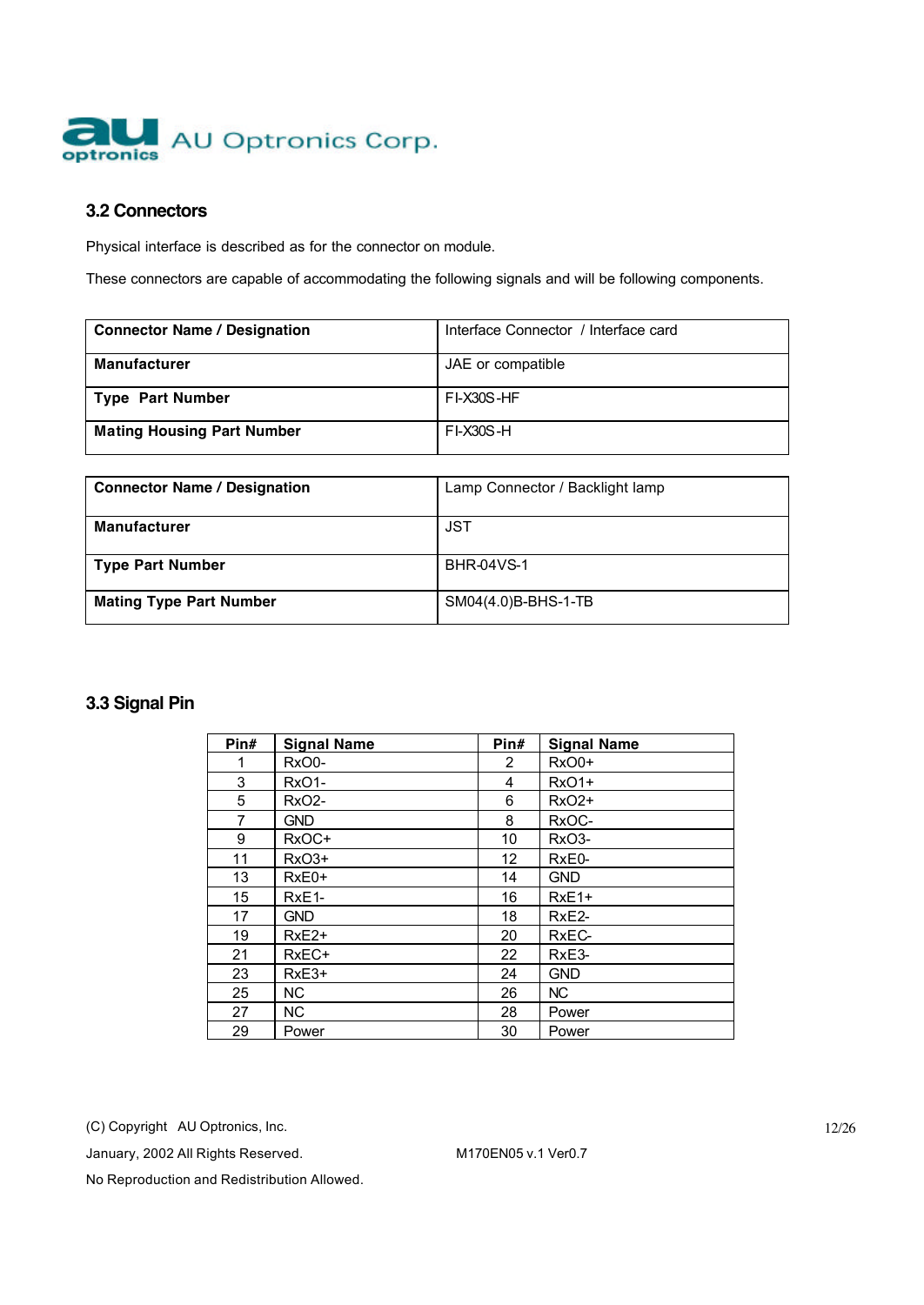

#### **3.4 Signal Description**

The module using a pair of LVDS receiver SN75LVDS82 (Texas Instruments) or compatible. LVDS is a differential signal technology for LCD interface and high speed data transfer device. Transmitter shall be SN75LVDS83(negative edge sampling) or compatible**.** The first LVDS port(RxOxxx) transmits odd pixels while the second LVDS port(RxExxx) transmits even pixels.

| PIN#           | SIGNAL NAME        | <b>DESCRIPTION</b>                                                       |  |  |
|----------------|--------------------|--------------------------------------------------------------------------|--|--|
| $\mathbf{1}$   | RxO0-              | Negative LVDS differential data input (Odd data)                         |  |  |
| $\overline{2}$ | RxO0+              | Positive LVDS differential data input (Odd data)                         |  |  |
| 3              | RxO1-              | Negative LVDS differential data input (Odd data)                         |  |  |
| 4              | Rx01+              | Positive LVDS differential data input (Odd data)                         |  |  |
| 5              | RxO <sub>2</sub> - | Negative LVDS differential data input (Odd data, HSync, V-Sync, DSPTMG)  |  |  |
| $\,6$          | Rx02+              | Positive LVDS differential data input (Odd data, H-Sync, V-Sync, DSPTMG) |  |  |
| $\overline{7}$ | <b>GND</b>         | Power Ground                                                             |  |  |
| 8              | RxOC-              | Negative LVDS differential clock input (Odd clock)                       |  |  |
| 9              | RxOC+              | Positive LVDS differential clock input (Odd clock)                       |  |  |
| 10             | RxO3-              | Negative LVDS differential data input (Odd data)                         |  |  |
| 11             | RxO3+              | Positive LVDS differential data input (Odd data)                         |  |  |
| 12             | RxE0-              | Negative LVDS differential data input (Even clock)                       |  |  |
| 13             | RxE0+              | Positive LVDS differential data input (Even data)                        |  |  |
| 14             | <b>GND</b>         | Power Ground                                                             |  |  |
| 15             | RxE1-              | Positive LVDS differential data input (Even data)                        |  |  |
| 16             | RxE1+              | Negative LVDS differential data input (Even data)                        |  |  |
| 17             | <b>GND</b>         | Power Ground                                                             |  |  |
| 18             | RxE2-              | Negative LVDS differential data input (Even data)                        |  |  |
| 19             | RxE2+              | Positive LVDS differential data input (Even data)                        |  |  |
| 20             | RxEC-              | Negative LVDS differential clock input (Even clock)                      |  |  |
| 21             | RxEC+              | Positive LVDS differential clock input (Even clock)                      |  |  |
| 22             | RxE3-              | Negative LVDS differential data input (Even data)                        |  |  |
| 23             | RxE3+              | Positive LVDS differential data input (Even data)                        |  |  |
| 24             | <b>GND</b>         | Power Ground                                                             |  |  |
| 25             | <b>NC</b>          |                                                                          |  |  |
| 26             | <b>NC</b>          |                                                                          |  |  |
| 27             | <b>NC</b>          |                                                                          |  |  |
| 28             | <b>POWER</b>       | Power                                                                    |  |  |
| 29             | <b>POWER</b>       | Power                                                                    |  |  |
| 30             | <b>POWER</b>       | Power                                                                    |  |  |

**Note:** Input signals of odd and even clock shall be the same timing.

| LVDS DATA Name | <b>Description</b>                                                                     |
|----------------|----------------------------------------------------------------------------------------|
| <b>DSP</b>     | Display Timing: When the signal is high, the pixel data shall be valid to be displayed |
| $V-S$          | Vertical Sync: Both Positive and Negative polarity are acceptable                      |
| Iн-s           | Horizontal Sync: Both Positive and Negative polarity are acceptable                    |

(C) Copyright AU Optronics, Inc.

January, 2002 All Rights Reserved. M170EN05 v.1 Ver0.7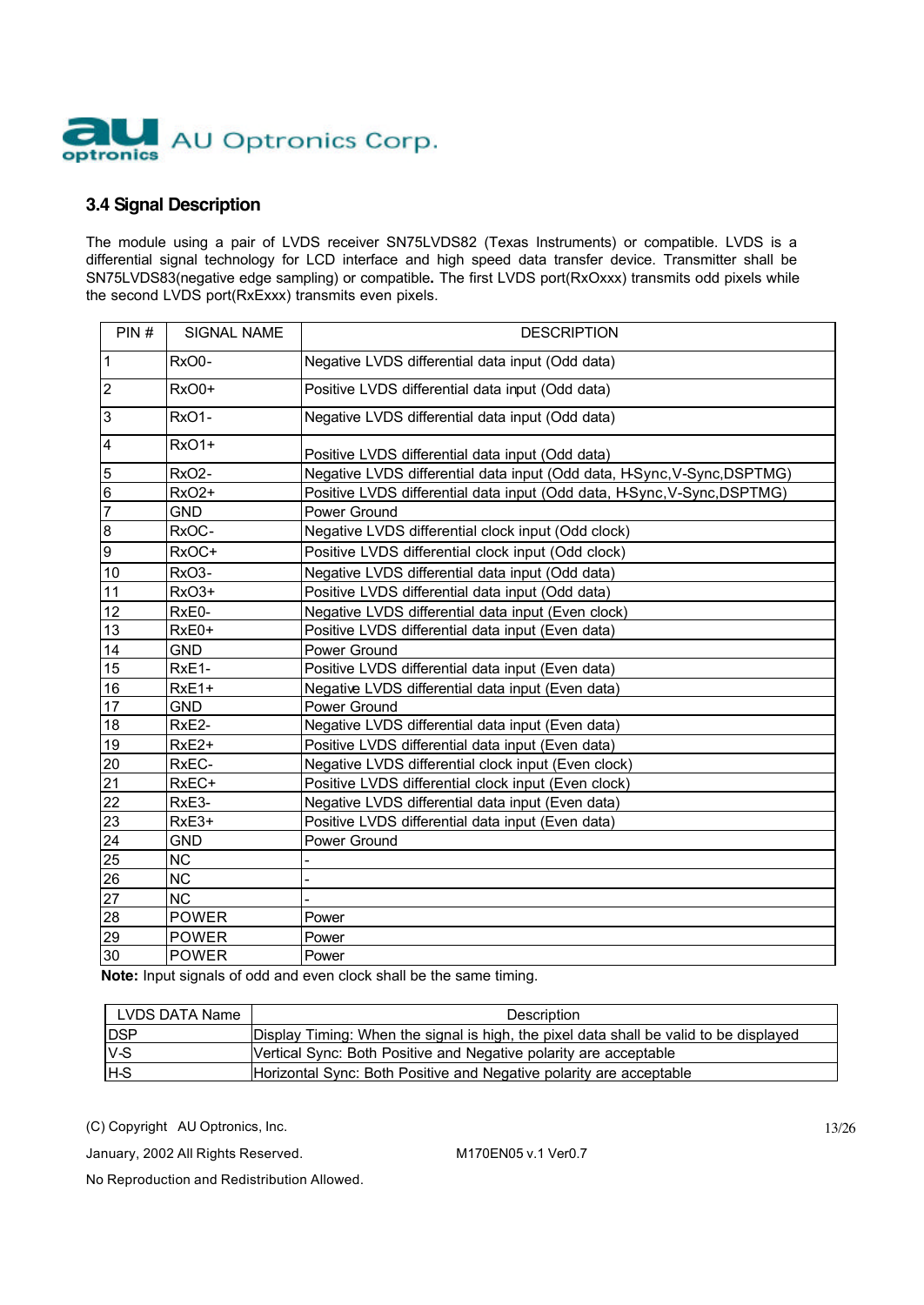

| TI LVDS X' mitter<br>SN75LVDS83 | <b>Module LVDS signal</b><br>(interface connector pin7) |  |
|---------------------------------|---------------------------------------------------------|--|
|                                 |                                                         |  |
| <b>Signal Name</b>              | Low(open)                                               |  |
| D <sub>0</sub>                  | Red <sub>0</sub>                                        |  |
| D <sub>1</sub>                  | Red1                                                    |  |
| D <sub>2</sub>                  | Red <sub>2</sub>                                        |  |
| D <sub>3</sub>                  | Red3                                                    |  |
| D <sub>4</sub>                  | Red4                                                    |  |
| D <sub>5</sub>                  | Red7                                                    |  |
| D <sub>6</sub>                  | Red <sub>5</sub>                                        |  |
| D7                              | Green0                                                  |  |
| D <sub>8</sub>                  | Green1                                                  |  |
| D <sub>9</sub>                  | Green2                                                  |  |
| D <sub>10</sub>                 | Green <sub>6</sub>                                      |  |
| D11                             | Green7                                                  |  |
| D12                             | Green <sub>3</sub>                                      |  |
| D <sub>13</sub>                 | Green4                                                  |  |
| D14                             | Green <sub>5</sub>                                      |  |
| D <sub>15</sub>                 | Blue <sub>0</sub>                                       |  |
| D <sub>16</sub>                 | Blue <sub>6</sub>                                       |  |
| D17                             | Blue7                                                   |  |
| D <sub>18</sub>                 | Blue1                                                   |  |
| D <sub>19</sub>                 | Blue <sub>2</sub>                                       |  |
| D <sub>20</sub>                 | Blue3                                                   |  |
| D <sub>21</sub>                 | Blue4                                                   |  |
| D <sub>22</sub>                 | Blue <sub>5</sub>                                       |  |
| D <sub>23</sub>                 | <b>NA</b>                                               |  |
| D <sub>24</sub>                 | H Sync                                                  |  |
| D <sub>25</sub>                 | V Sync                                                  |  |
| D <sub>26</sub>                 | Display Timing                                          |  |
| D <sub>27</sub>                 | Red6                                                    |  |

(C) Copyright AU Optronics, Inc.

January, 2002 All Rights Reserved. M170EN05 v.1 Ver0.7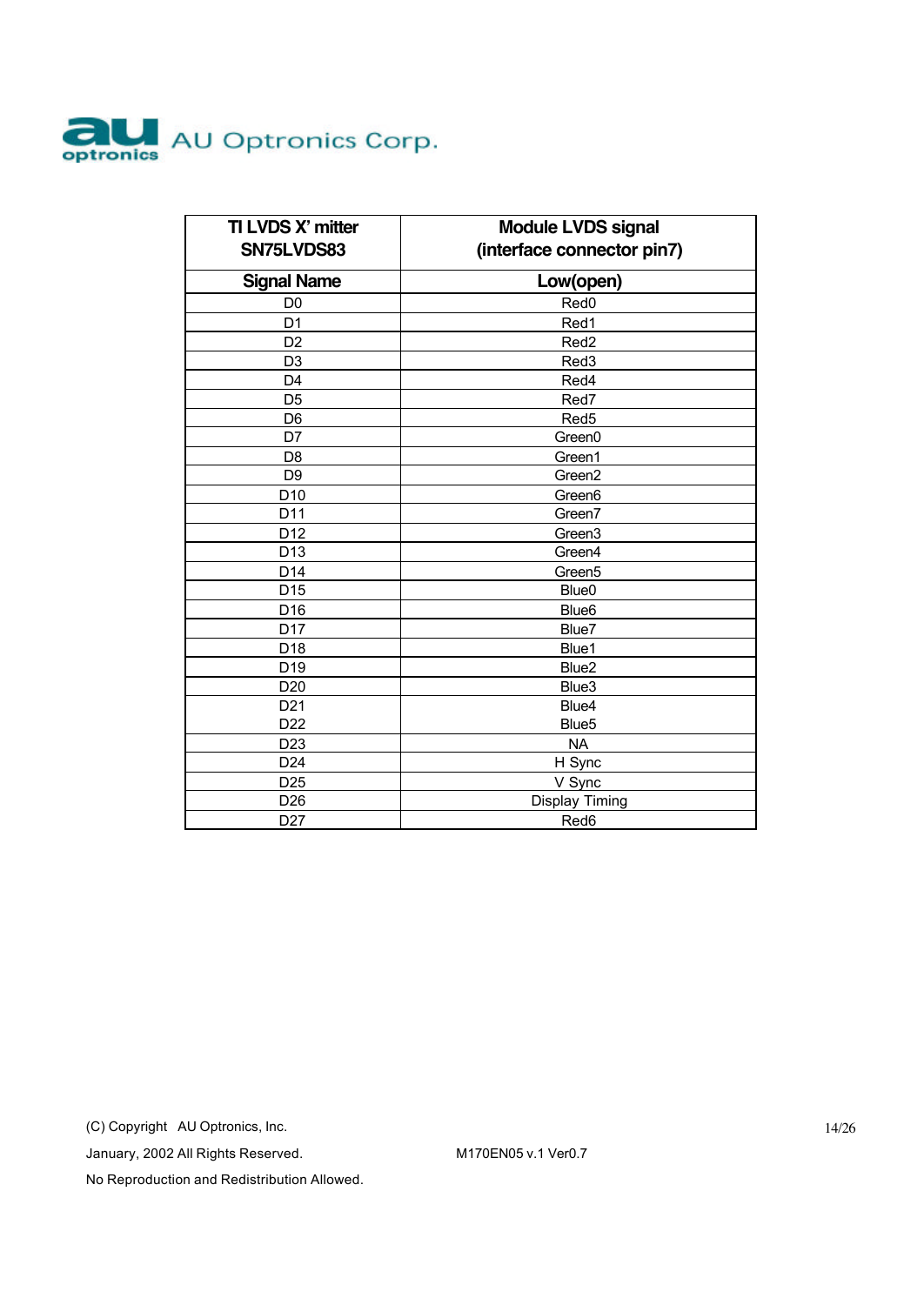

**8bits input: M170EN05 only catch bit 2 to bit 7 for 6 bit display 6bits input data format marked with ( ).**



#### **Note: R/G/B data 7:MSB, R/G/B data 0:LSB**

O = " First Pixel Data"  $E =$ "Second Pixel Data"

(C) Copyright AU Optronics, Inc.

January, 2002 All Rights Reserved. M170EN05 v.1 Ver0.7

15/26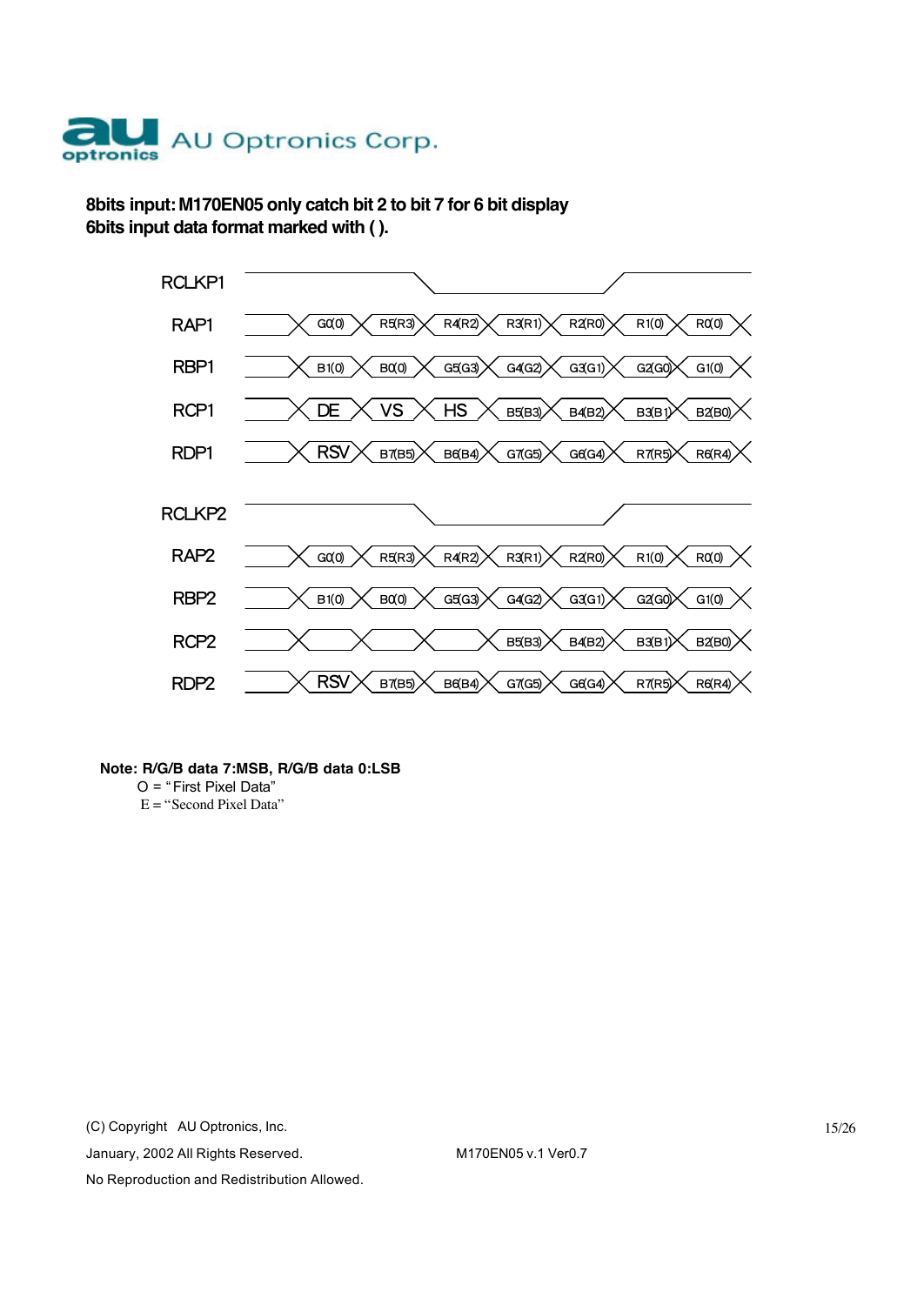



(C) Copyright AU Optronics, Inc.

January, 2002 All Rights Reserved. M170EN05 v.1 Ver0.7

No Reproduction and Redistribution Allowed.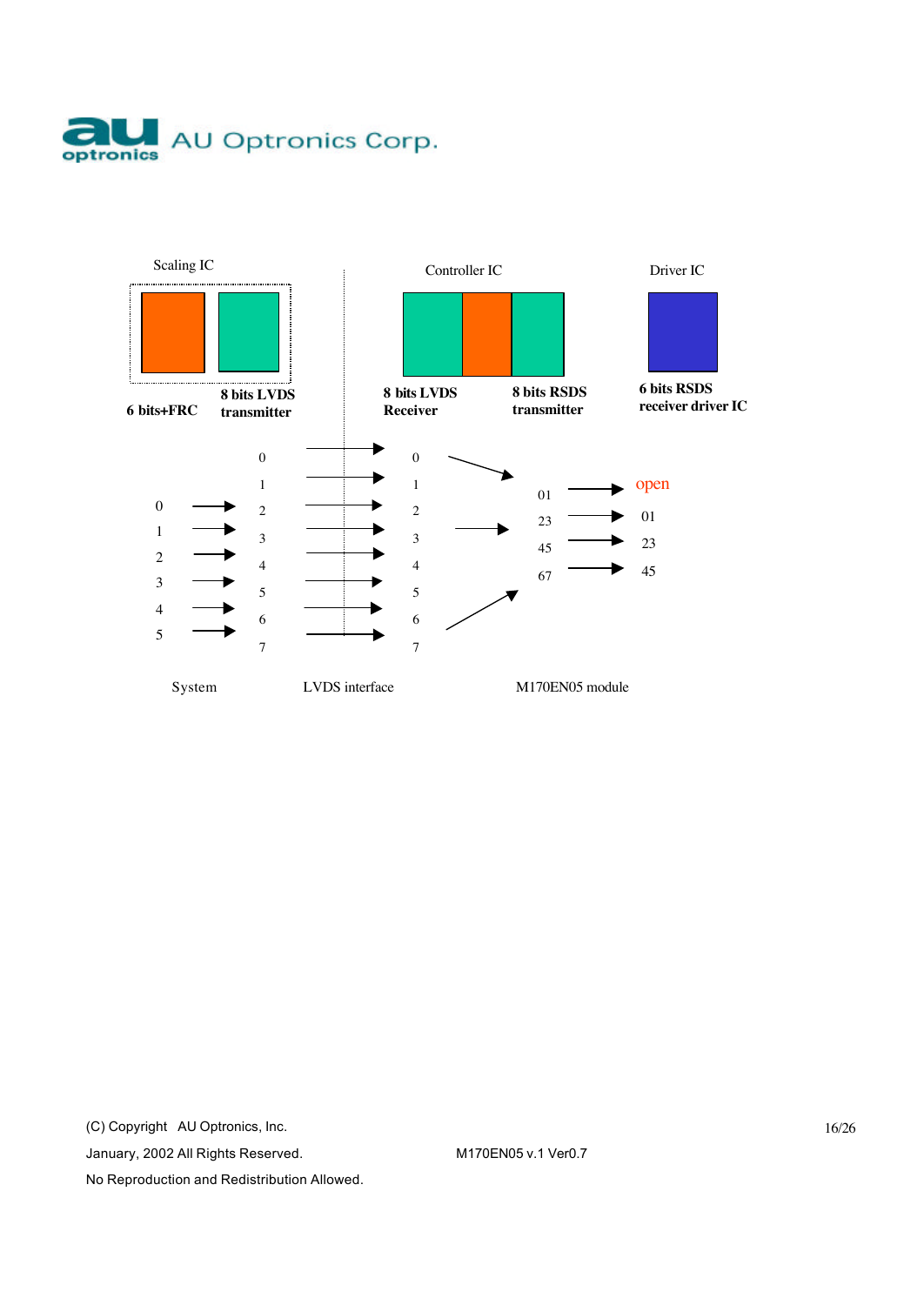

#### **3.5 Signal Electrical Characteristics**

Input signals shall be low or Hi-Z state when Vin is off It is recommended to refer the specifications of SN75LVDS82DGG (Texas Instruments) in detail.

Each signal characteristics are as follows;

| <b>Parameter</b> | <b>Condition</b>                             | Min    | Max | Unit |
|------------------|----------------------------------------------|--------|-----|------|
| Vth              | Differential InputHigh<br>Voltage(Vcm=+1.2V) |        | 100 | [mV] |
| Vtl              | Differential Input Low<br>Voltage(Vcm=+1.2V) | $-100$ |     | [mV] |

#### **3.6 Interface Timings**

Basically, interface timings described here is not actual input timing of LCD module but output timing of SN75LVDS82DGG (Texas Instruments) or equivalent.

#### **3.6.1 Timing Characteristics**

| Signal       | Item                  | Symbol     | <b>MIN</b> | <b>TYP</b> | <b>MAX</b> | Unit       |
|--------------|-----------------------|------------|------------|------------|------------|------------|
| <b>DTCLK</b> | Freq.                 | Fdck       | 50         | 67.5       | 70         | <b>MHz</b> |
| <b>DTCLK</b> | Cvcle                 | Tck        | 14.2       | 14.8       | 20         | ns         |
| $+V-Sync$    | <b>Frame Rate</b>     | 1/Tv       | 56.25      | 75         | 77         | <b>Hz</b>  |
| $+V-Sync$    | Cycle                 | Tv         | 13         | 13.33      | 17.78      | ms         |
| $+V-Sync$    | Cycle                 | Tv         | 1035       | 1066       | 2047       | lines      |
| $+V-Sync$    | Active level          | Tva        | 3          | 3          |            | lines      |
| +V-Sync      | V-back porch          | Tvb        | 7          | 38         | 63         | lines      |
| $+V-Sync$    | V-front porch         | Tvf        | 1          |            |            | lines      |
| +DSPTMG      | V-Line                | m          |            | 1024       | -          | lines      |
| +H-Sync      | Scan rate             | 1/Th       | -          | 80.06      | -          | <b>KHz</b> |
| +H-Sync      | Cycle                 | Th         | 800        | 844        | 1023       | Tck        |
| +H-Sync      | Active level          | Tha (*1)   | 4          | 56         |            | Tck        |
| +H-Sync      | Back porch            | Thb $(*1)$ | 4          | 124        |            | Tck        |
| +H-Sync      | Front porch           | Thf        | 4          | 24         |            | Tck        |
| +DSPTMG      | <b>Display Pixels</b> | n          |            | 640        |            | Tck        |

**Note:** Typical value refer to VESA STANDARD (\*1) Tha+Thb should be less than 1024 Tck.

(C) Copyright AU Optronics, Inc.

January, 2002 All Rights Reserved. M170EN05 v.1 Ver0.7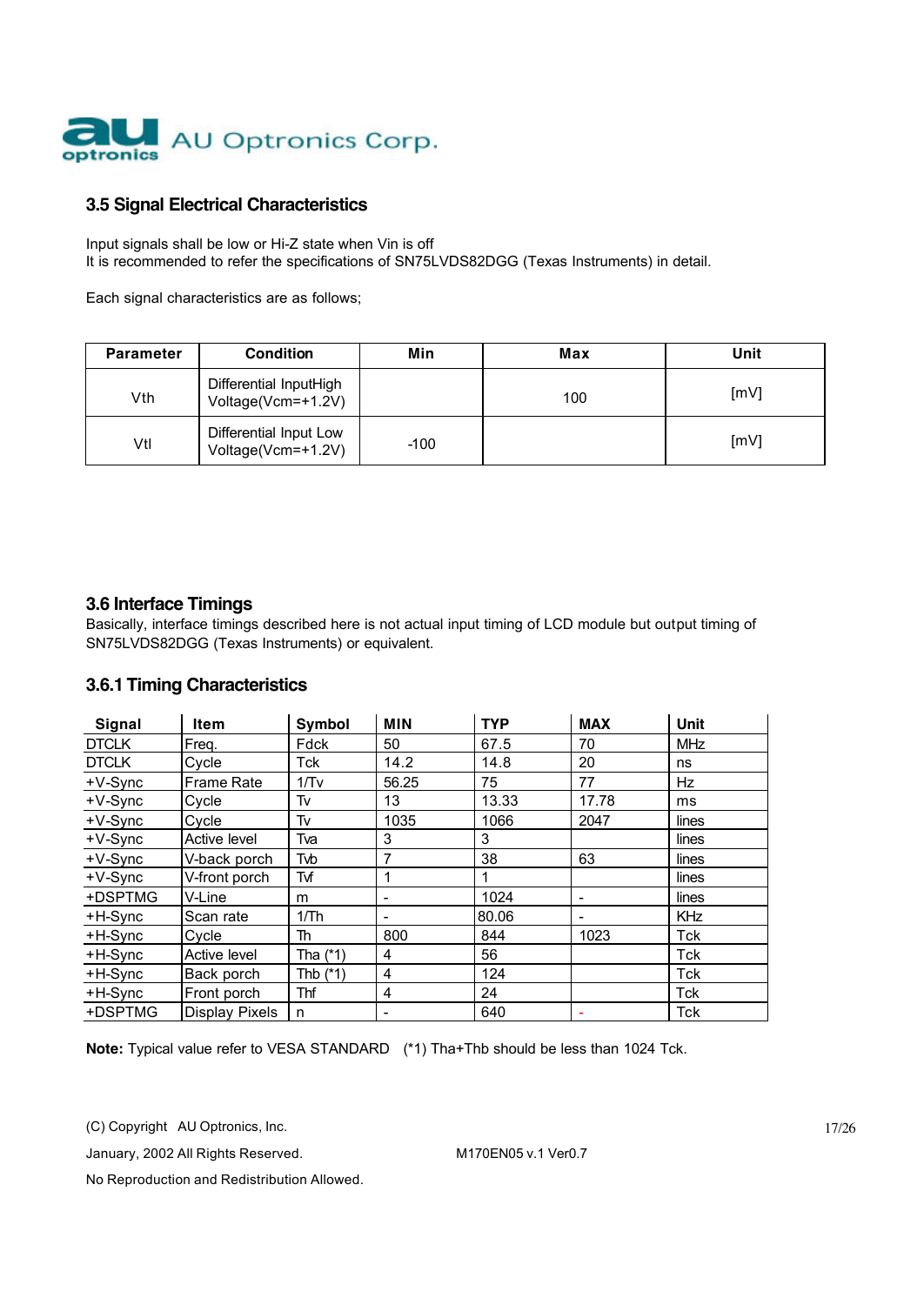

### **3.6.2 Timing Definition**



### **3.7 Power Consumption**

Input power specifications are as follows;

| Symbol       | <b>Parameter</b>                                    | Min | <b>Typ</b> | Max  | <b>Units</b>  | <b>Condition</b>          |
|--------------|-----------------------------------------------------|-----|------------|------|---------------|---------------------------|
| <b>VDD</b>   | Logic/LCD Drive<br>Voltage                          | 4.5 | 5          | 5.5  | [Volt]        |                           |
| IDD          | VDD current                                         |     | 950        | 1200 | [mA]          |                           |
| <b>PDD</b>   | <b>VDD Power</b>                                    |     | 4.75       | 6.6  | [Watt]        | Vin=5V, All Black Pattern |
| VDDrp        | Allowable<br>Logic/LCD Drive<br>Ripple Voltage      |     |            | 100  | [mV]<br>$p-p$ |                           |
| <b>VDDns</b> | Allowable<br>Logic/LCD Drive<br><b>Ripple Noise</b> |     |            | 100  | [mV]<br>$p-p$ |                           |

(C) Copyright AU Optronics, Inc.

January, 2002 All Rights Reserved. M170EN05 v.1 Ver0.7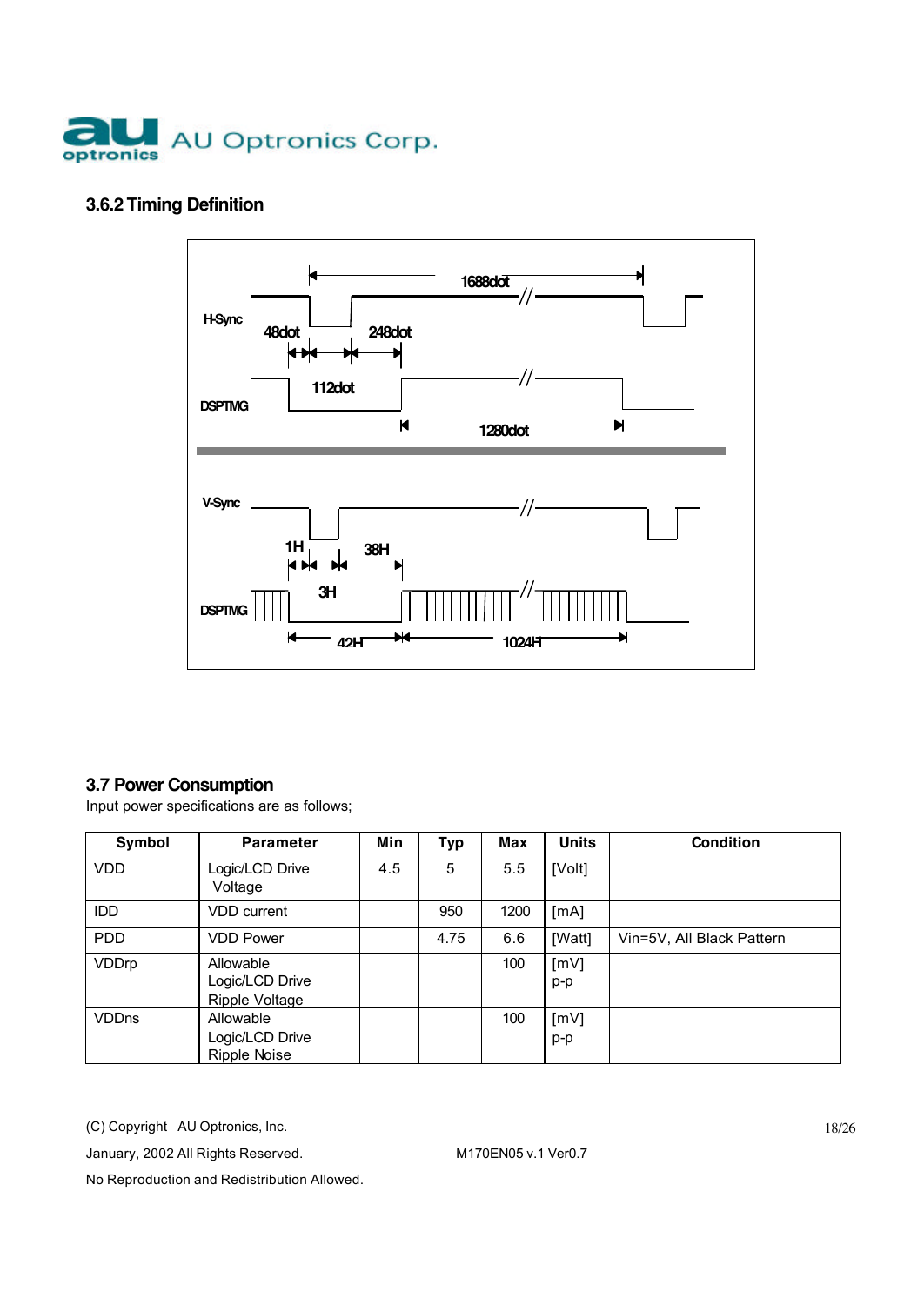

#### **3.8 Power ON/OFF Sequence**

Vin power and lamp on/off sequence is as follows. Interface signals are also shown in the chart. Signals from any system shall be Hi-Z state or low level when Vin is off.



# **4.0 Backlight Characteristics**

#### **4.1 Signal for Lamp connector**

| Pin # | <b>Signal Name</b> |  |  |
|-------|--------------------|--|--|
|       | Lamp High Voltage  |  |  |
| 2     | Lamp High Voltage  |  |  |
| з     | No Connection      |  |  |
|       | Ground             |  |  |

(C) Copyright AU Optronics, Inc.

January, 2002 All Rights Reserved. M170EN05 v.1 Ver0.7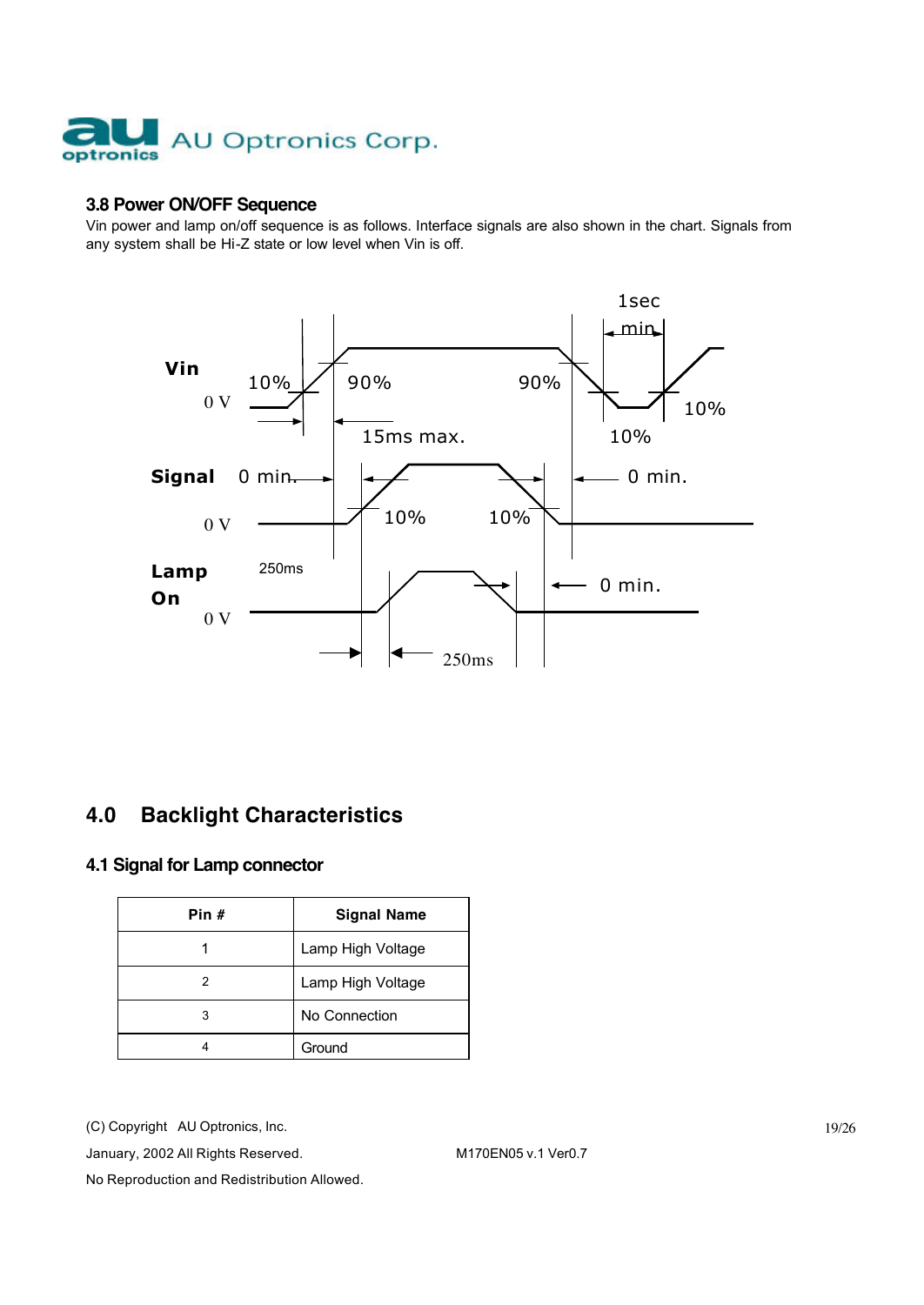

### **4.2 Parameter guideline for CFL Inverter**

| Symbol                          | <b>Parameter</b>                             | Min  | <b>Typ</b> | Max  | <b>Units</b>         | <b>Condition</b>             |
|---------------------------------|----------------------------------------------|------|------------|------|----------------------|------------------------------|
| (L63)                           | White Luminance                              | 200  | 260        |      | [cd/m <sup>2</sup> ] | $(Ta=25^{\circ}C)$           |
| <b>ISCFL</b>                    | CCFL standard current                        | 6.5  | 7.0        | 7.5  | [mA]<br>rms          | $(Ta=25^{\circ}C)$           |
| <b>IRCFL</b>                    | CCFL operation range                         | 3.0  | 7.0        | 7.5  | [mA]<br>rms          | $(Ta=25^{\circ}C)$           |
| <b>ICFL</b>                     | <b>CCFL Inrush current</b>                   |      | 26         | 34   | [mA]                 | Note 1                       |
| <b>fCFL</b>                     | <b>CCFL Frequency</b>                        | 40   | 50         | 80   | [KHz]                | $(Ta=25^{\circ}C)$<br>Note 2 |
| <b>ViCFL</b><br>$(0^{\circ}C)$  | <b>CCFL Ignition Voltage</b>                 | 1700 |            |      | [Volt]<br>rms        | $(Ta=0^{\circ}C)$<br>Note 3  |
| <b>VICFL</b><br>$(25^{\circ}C)$ | <b>CCFL Ignition Voltage</b>                 | 1200 |            |      | [Volt]<br>rms        | $(Ta=25^{\circ}C)$<br>Note 3 |
| <b>TCFL</b>                     | <b>CCFL Dark start time</b>                  |      |            | 1.0  | sec                  | $(Ta=25^{\circ}C)$           |
| <b>VCFL</b>                     | <b>CCFL Discharge Voltage</b><br>(Reference) |      | 700        | 860  | [Volt]<br>rms        | $(Ta=25^{\circ}C)$<br>Note 4 |
| <b>PCFL</b>                     | <b>CCFL Power consumption</b>                |      | 19.6       | 25.8 | [Watt]               | $(Ta=25^{\circ}C)$<br>Note 4 |

Note 1: Duration=50 [msec]

Note 2: CCFL Frequency should be carefully determined to avoid interference between inverter and TFT LCD

Note 3: CCFL inverter should be able to give out a power that has a generating capacity of over 1700 voltage. Lamp units need 1700 voltage minimum for ignition

Note 4: Calculator value for reference (ICFL×VCFL=PCFL)

Note 5: Lamp soldering method is required to use " Hook Soldering" .

(C) Copyright AU Optronics, Inc.

January, 2002 All Rights Reserved. M170EN05 v.1 Ver0.7

20/26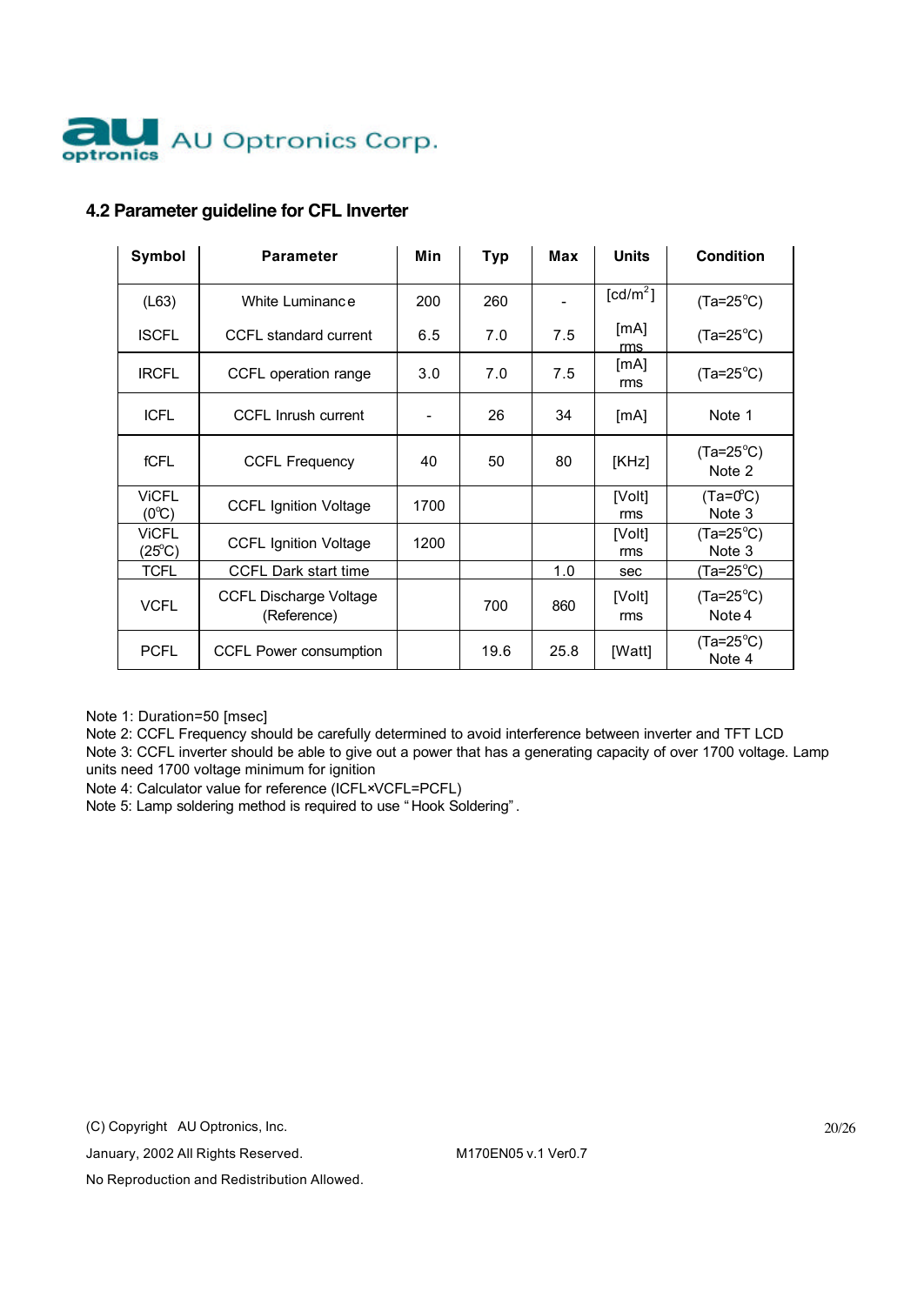

## **5.0 Vibration, Shock, and Drop**

#### **5.1 Vibration & Shock**

Frequency: 10 - 200Hz Sweep: 30 Minutes each Axis (X, Y, Z) Acceleration: 1.5G(10~200Hz P- P) Test method:

| <b>Acceleration (G)</b> |                 |
|-------------------------|-----------------|
| <b>Frequency (Hz)</b>   | $10 - 200 - 10$ |
| <b>Active time(min)</b> |                 |

#### **5.2 Shock Test Spec:**

| <b>Acceleration (G)</b> | 50       |
|-------------------------|----------|
| Active time             | 20       |
| <b>Wave form</b>        | half-sin |
| lTimes                  |          |
|                         |          |

Direction:  $\mathcal{H}, \mathcal{H}, \mathcal{H}$ 

#### **5.3 Drop test**

Package test: The drop height is 60 cm.

### **6.0 Environment**

The display module will meet the provision of this specification during operating condition or after storage or shipment condition specified below. Operation at 10% beyond the specified range will not cause physical damage to the unit.

#### **6.1 Temperature and Humidity**

#### **6.1.1 Operating Conditions**

The display module operates error free, when operated under the following conditions; Temperature  $^{\circ}$ C to 50  $^{\circ}$ C Relative Humidity 8% to 95% Wet Bulb Temperature 39.0 $\degree$ C

(C) Copyright AU Optronics, Inc.

January, 2002 All Rights Reserved. M170EN05 v.1 Ver0.7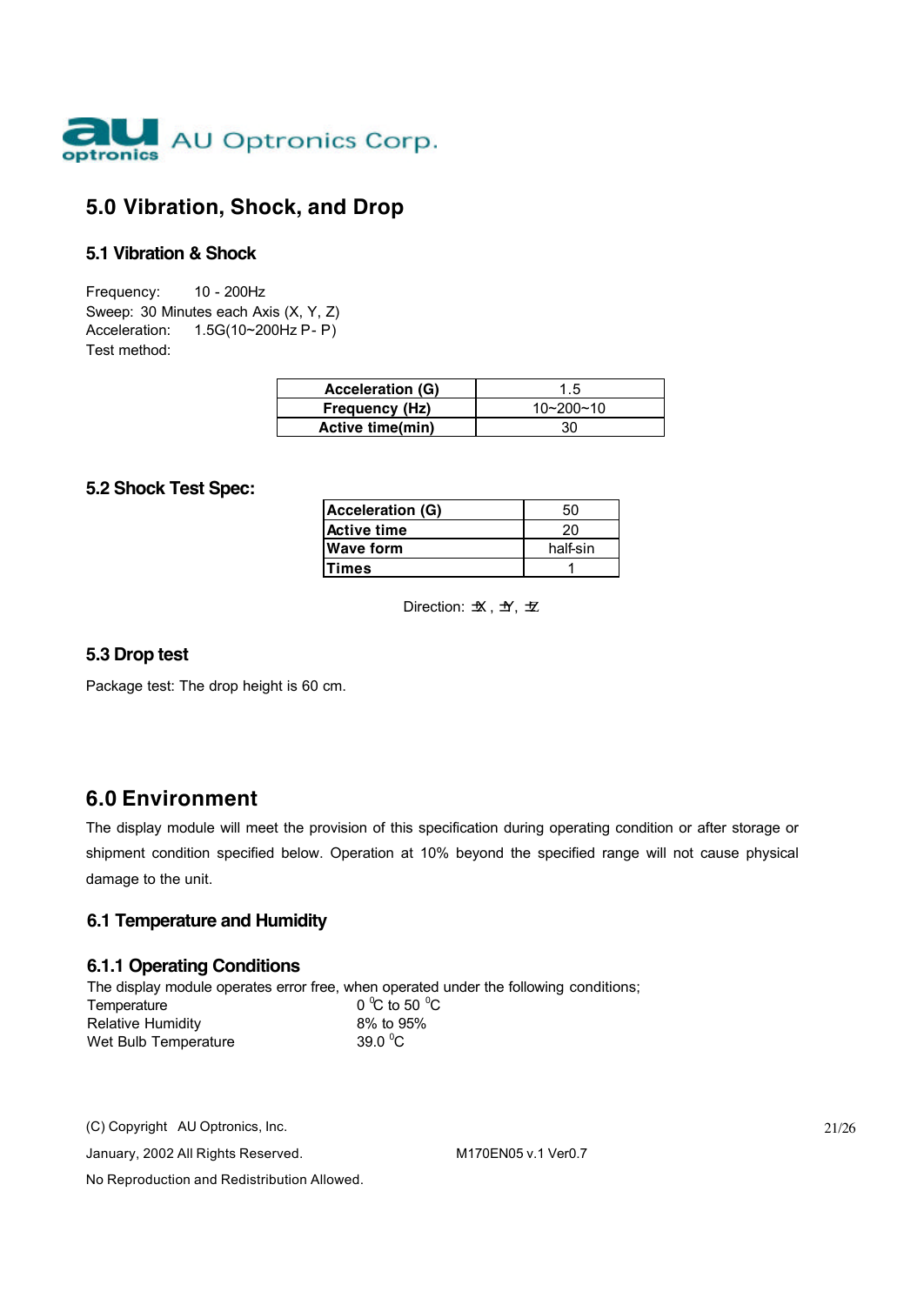

#### **6.1.2 Shipping Conditions**

The display module operates error free, after the following conditions; Temperature  $-20\degree$ C to 60<br>Relative Humidity 8% to 95% C to 60  $^{\circ}$ C **Relative Humidity** Wet Bulb Temperature 39.0 $\degree$ C

#### **6.2 Atmospheric Pressure**

The display assembly is capable of being operated without affecting its operations over the pressure range as following specified;

|                  | <b>Pressure</b> | <b>Note</b>           |
|------------------|-----------------|-----------------------|
| Maximum Pressure | 1040hPa         | $0m =$ sea level      |
| Minimum Pressure | 674hPa          | $3048m = 10.000$ feet |

Note : Non-operation attitude limit of this display module = 30,000 feet. = 9145 m.

#### **6.3 Thermal Shock**

The display module will not sustain damage after being subjected to 100 cycles of rapid temperature change. A cycle of rapid temperature change consists of varying the temperature from -20<sup>0</sup>C to 60<sup>0</sup>C, and back again.

#### **Thermal shock cycle**

-20 $\mathrm{^0C}$  for 30min 60 <sup>o</sup>C for 30min

Power is not applied during the test. After temperature cycling, the unit is placed in normal room ambient for at least 4 hours before powering on.

# **7.0 Reliability**

This display module and the packaging of that will comply following standards.

#### **7.1 Failure Criteria**

The display assembly will be considered as failing unit when it no longer meets any of the requirements stated in this specification. Only as for maximum white luminance, following criteria is applicable.

#### **Note : Maximum white Luminance shall be 115 cd/m<sup>2</sup> or more.**

#### **7.2 Failure Rate**

The average failure rate of the display module (from first power-on cycle till 1,000 hours later) will not exceed 1.0%. The average failure rate of the display module from 1,000 hours until 16,000 hours will not exceed 0.7% per 1000 hours.

(C) Copyright AU Optronics, Inc.

January, 2002 All Rights Reserved. M170EN05 v.1 Ver0.7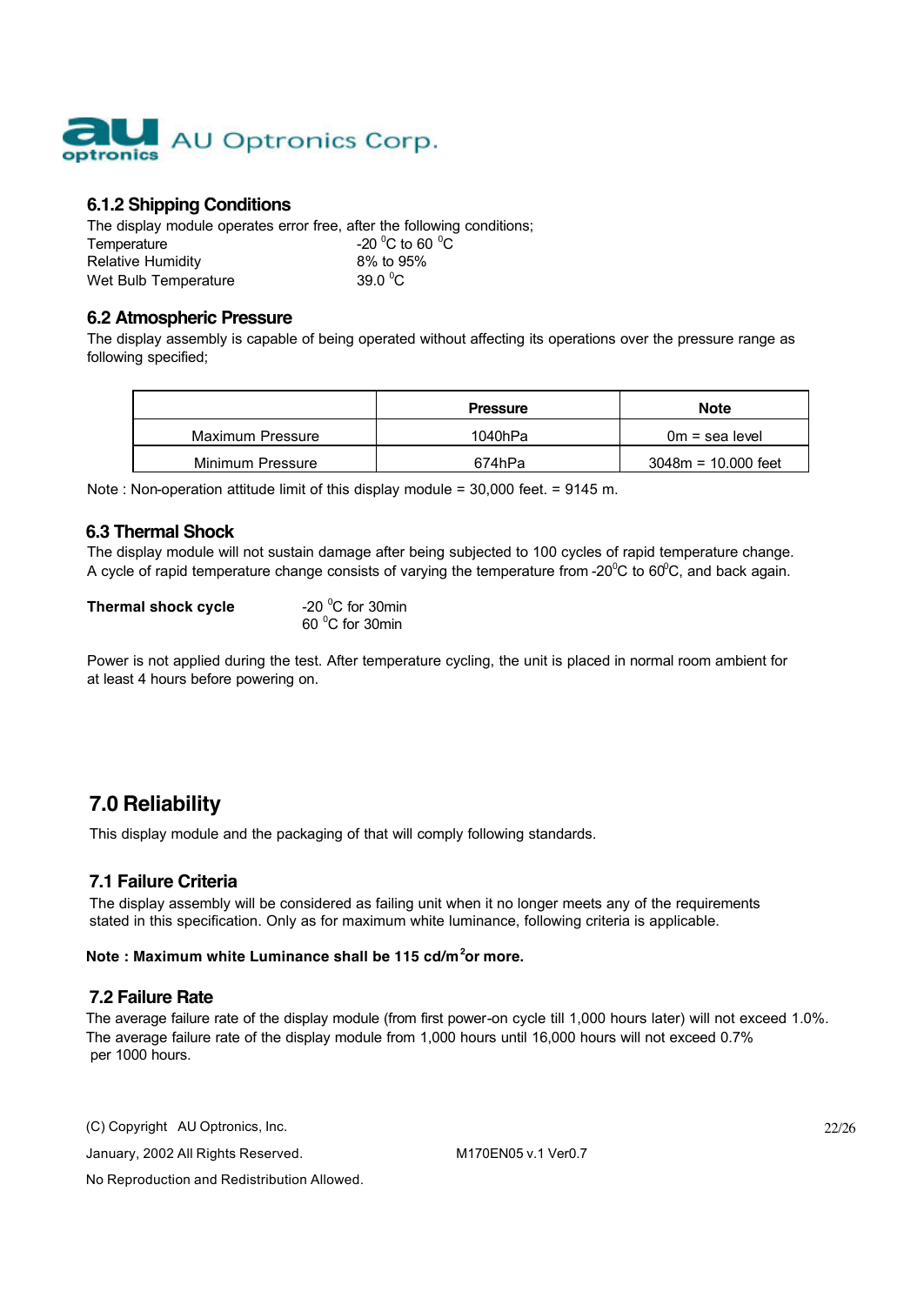

### **7.2.1 Usage**

The assumed usage for the above criteria is: 220 power-on hours per month 500 power on/off cycles per month Maximum brightness setting Operation to be within office environment ( $25^{\circ}$ C typical)

### **7.2.2 Component De-rating**

All the components used in this device will be checked the load condition to meet the failure rate criteria.

### **7.3 CCFL Life**

The assumed CCFL Life will be longer than 30,000 hours, typical value is 40,000 hours under stable condition at 25  $\pm$  $5^{\circ}$ C;

Standard current at 7.0 ± 0.5mA.

Definition of life: brightness becomes 50% or less than the minimum luminance value of CCFL.

#### **7.4 ON/OFF Cycle**

The display module will be capable of being operated over the following ON/OFF Cycles.

| <b>ON/OFF</b>       | Value  | Cvcles                         |
|---------------------|--------|--------------------------------|
| +Vin and CCFL power | 30,000 | 10 seconds on / 10 seconds off |

# **8.0 Safety**

#### **8.1 Sharp Edge Requirements**

There will be no sharp edges or comers on the display assembly that could cause injury.

#### **8.2 Materials**

#### **8.2.1 Toxicity**

There will be no carcinogenic materials used anywhere in the display module. If toxic materials are used, they will be reviewed and approved by the responsible AU Toxicologist.

#### **8.2.2 Flammability**

All components including electrical components that do not meet the flammability grade UL94-V1 in the module will complete the flammability rating exception approval process. The printed circuit board will be made from material rated 94-V1 or better. The actual UL flammability rating will be printed on the printed circuit board.

(C) Copyright AU Optronics, Inc. January, 2002 All Rights Reserved. M170EN05 v.1 Ver0.7 No Reproduction and Redistribution Allowed.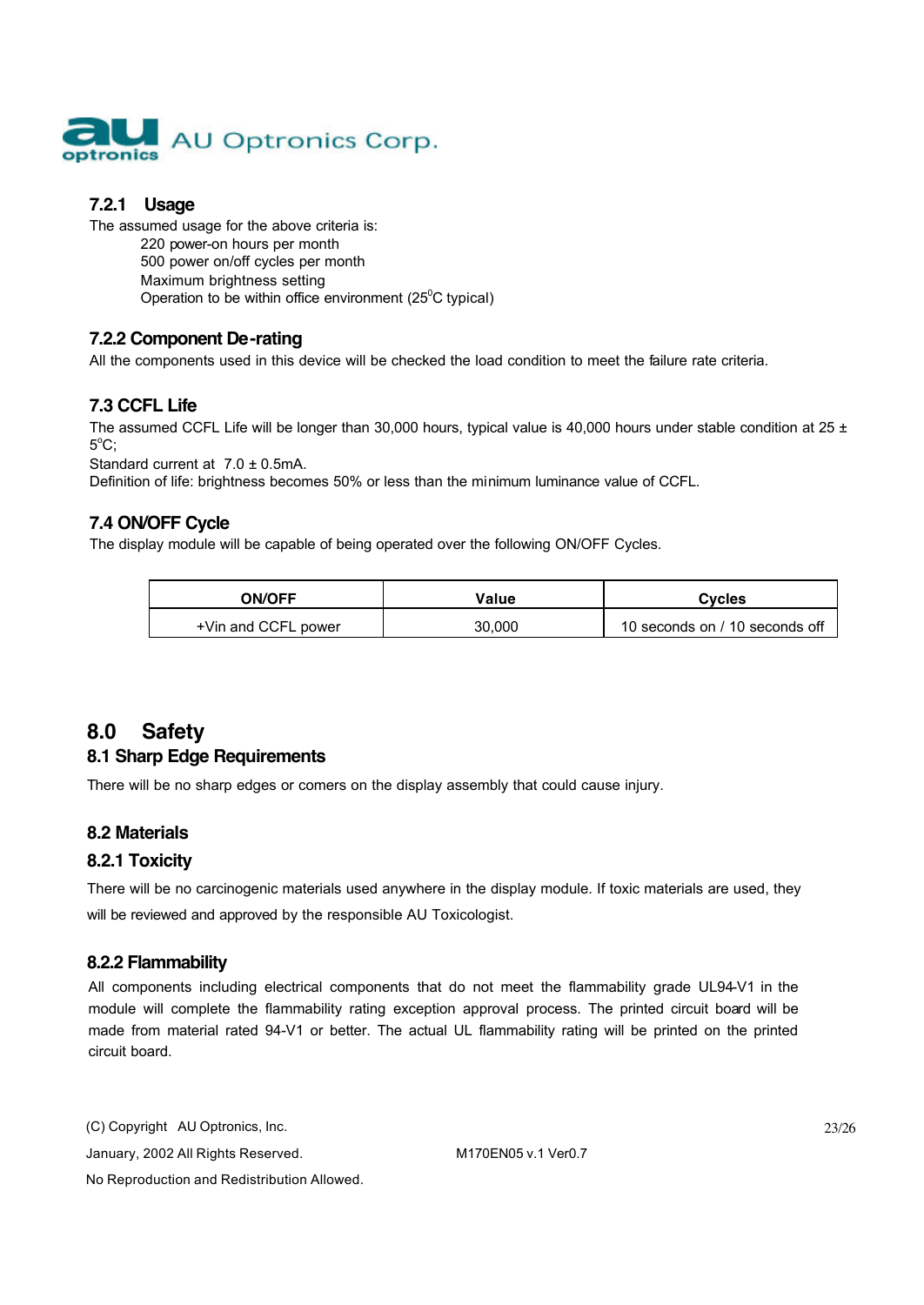

### **8.3 Capacitors**

If any polarized capacitors are used in the display assembly, provisions will be made to keep them from being inserted backwards.

#### **8.4 Hazardous Voltages**

Any point exceeding 42.4 volts meets the requirement of the limited current circuit. The current through a 2KΩ resistance is less than 0.7 x f (kHz) mA.

# **9.0 Other requirements**

#### **9.1 National Test Lab Requirement**

The display module will satisfy all requirements for compliance to

**UL 1950, First Edition** U.S.A. Information Technology Equipment **CSA C22.2 No.950-M89** Canada, Information Technology Equipment **EEC 950** International, Information Technology Equipment **EN 60 950** International, Information Processing Equipment (European Norm for IEC950)

#### **9.2 Label**

**9.2.1 Product label**



(C) Copyright AU Optronics, Inc.

January, 2002 All Rights Reserved. M170EN05 v.1 Ver0.7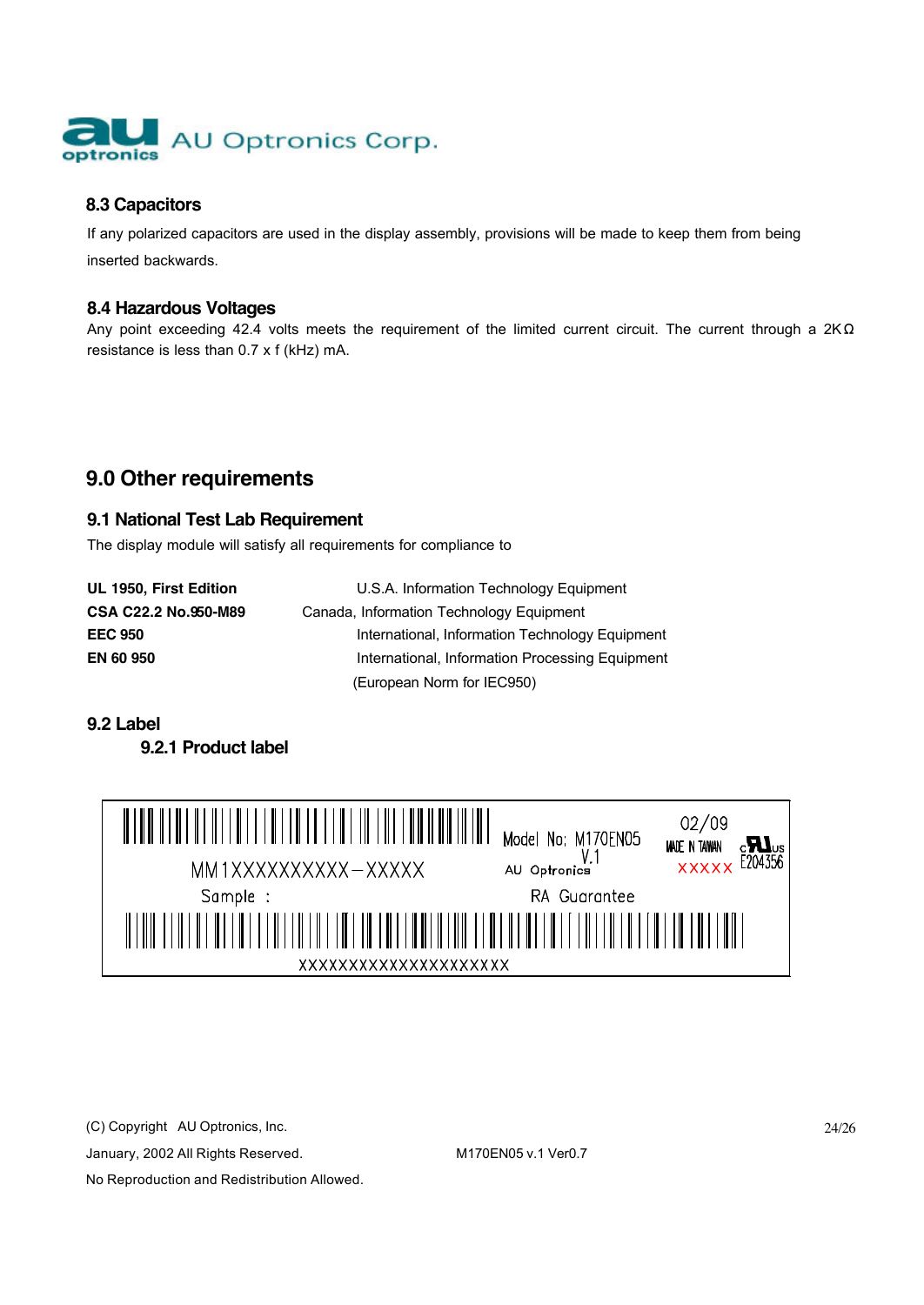## **10.0 Mechanical**



(C) Copyright AU Optronics, Inc.

January, 2002 All Rights Reserved. M170EN05 v.1 Ver0.7